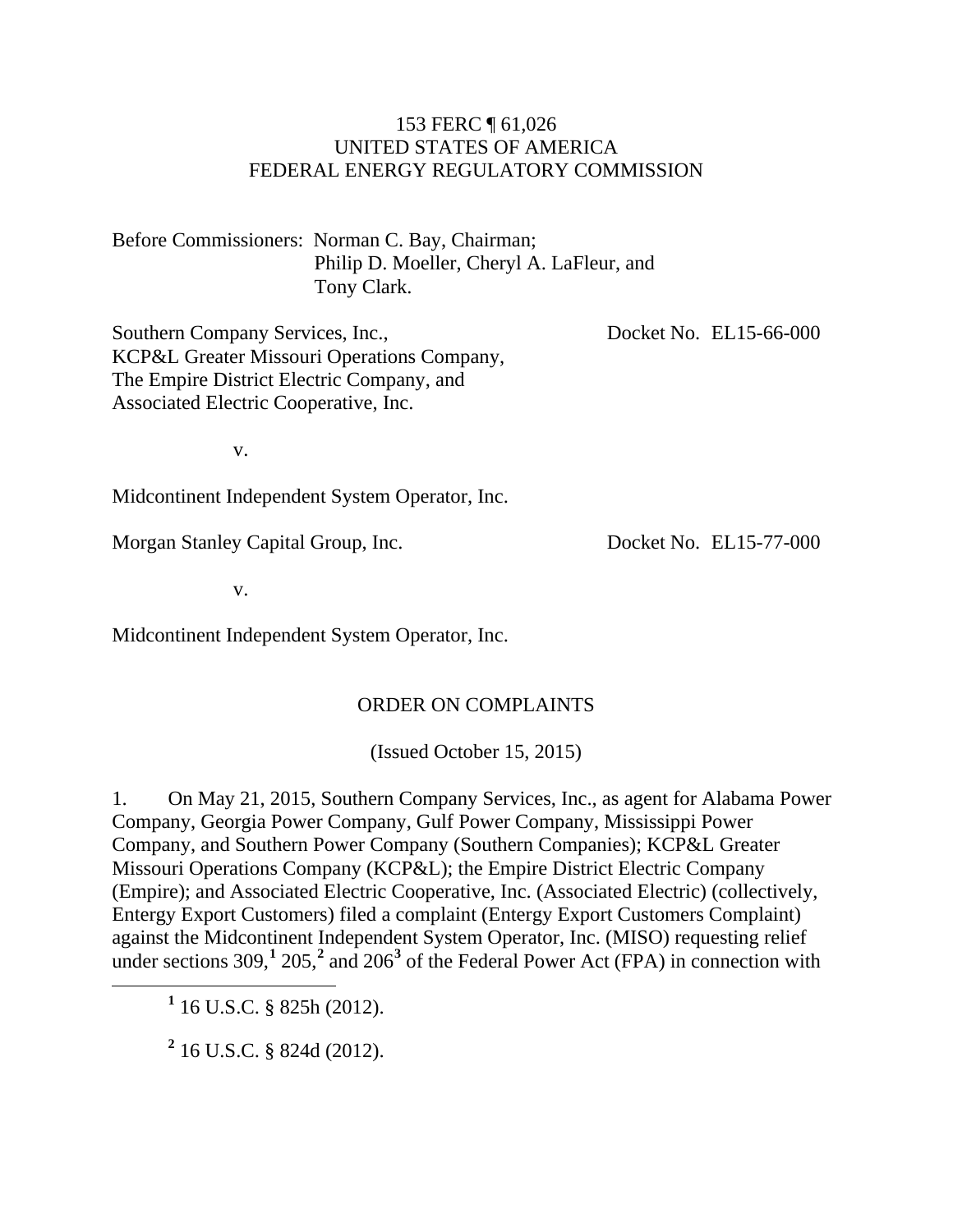an alleged violation of the MISO Open Access Transmission, Energy, and Operating Reserve Markets Tariff (Tariff) and Commission orders. On June 9, 2015, Morgan Stanley Capital Group, Inc. (Morgan Stanley) filed a similar complaint pursuant to FPA sections 205, 206, 306,**[4](#page-1-0)** and 309 (Morgan Stanley Complaint).

2. Entergy Export Customers and Morgan Stanley (collectively, Complainants) **[5](#page-1-1)** argue that MISO violated its filed rate by not applying the cost allocation provisions in Attachment FF-6**[6](#page-1-2)** of the MISO Tariff to "through-and-out" transactions.**[7](#page-1-3)** Accordingly, Complainants seek refunds pursuant to section 309 of the FPA dating back to December 19, 2013, when MISO first began assessing the allegedly unlawful charges. If the Commission determines that MISO's charges for through-and-out transactions are permitted under Attachment FF-6, Complainants request that the Commission institute an investigation under section 206 of the FPA as to whether those charges are just and reasonable. As discussed below, we deny the complaints and find that: (1) MISO did not violate its Tariff; and (2) the justness and reasonableness of the rates referenced in the complaints are already being addressed in the FPA section 206 proceeding pending in Docket No. EL14-19-000, rendering the instant complaints duplicative.

**<sup>3</sup>** 16 U.S.C. § 824e (2012).

**<sup>4</sup>** 16 U.S.C. § 825e (2012).

<span id="page-1-1"></span><span id="page-1-0"></span>**<sup>5</sup>** The complaint filed in Docket No. EL15-66-000 by Entergy Export Customers and the complaint filed in Docket No. EL15-77-000 by Morgan Stanley both make substantially the same allegations against MISO. For this reason, we refer collectively to Complainants, where appropriate.

<span id="page-1-2"></span>**<sup>6</sup>** Attachment FF-6 of the MISO Tariff outlines "Transmission Expansion Planning and Cost Allocation for Second [Planning] Area's Transition." The Second Planning Area is the area consisting of the states where Entergy Services Inc. and its operating companies (Entergy) owns and/or operates transmission facilities and any adjacent areas where transmission facilities are conveyed to MISO's functional control. *See, e.g*., *Midwest Indep. Trans. Sys. Operator, Inc.*, 144 FERC ¶ 61,020, at P 4 (2013).

<span id="page-1-3"></span>**<sup>7</sup>** "Through-and-out" transactions involve transmission service with: (1) reservations with the source in the MISO region and the sink outside of the MISO region, also referred to as "drive-out" transmission service; and (2) reservations that cross MISO but where both the source and sink are outside of MISO, also referred to as "drivethrough" service.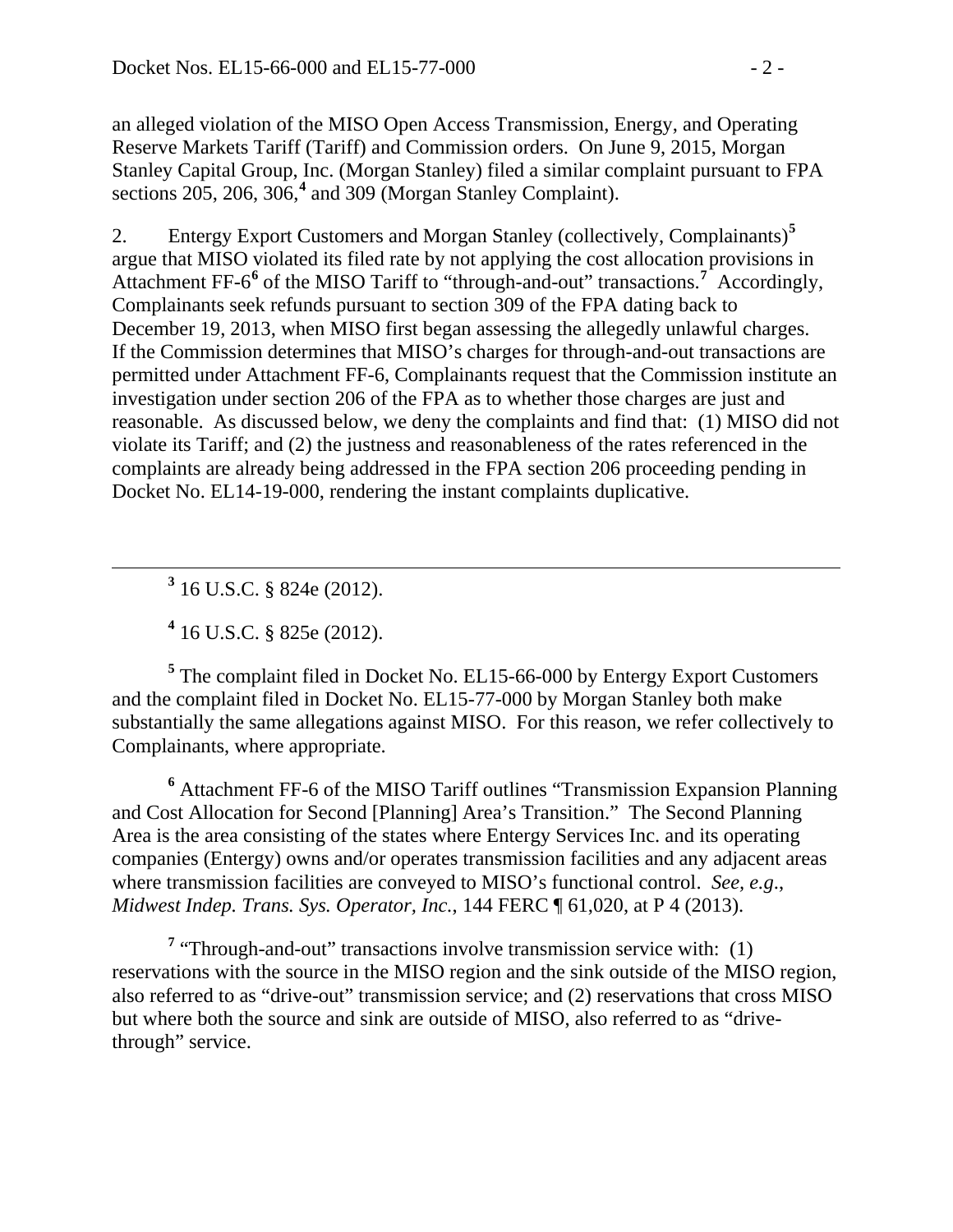#### **I. Background and Related Proceedings**

3. On December 19, 2013, the Entergy Operating Companies**[8](#page-2-0)** transferred functional control over their transmission facilities located in the States of Arkansas, Mississippi, Louisiana, and Texas to MISO. Prior to that time, customers had been taking transmission service under the terms and conditions of Entergy's then-effective open access transmission tariff (Entergy Tariff). After Entergy's integration into MISO, transmission service in Entergy became subject to the MISO Tariff.**[9](#page-2-1)**

4. Schedule 7 (Long-Term and Short-Term Firm Point-to-Point Transmission Service) of MISO's Tariff provides that transmission customers will pay a single systemwide rate for firm, point-to-point transmission service associated with through-and-out transactions.**[10](#page-2-2)** Schedule 8 (Non-Firm Point-to-Point Transmission Service) of MISO's Tariff provides for a similar rate assessment for non-firm, point-to-point transmission service associated with through-and-out transactions.**[11](#page-2-3)** MISO calculates the system-wide rate assessed through Schedules 7 and 8 based on an average of all MISO transmission owners' Attachment O rates, which exclude MISO Transmission Expansion Plan project costs recovered under Schedules 26, 26-A, and 45. **[12](#page-2-4)** MISO Transmission Expansion Plan project costs, excluding Multi-Value Projects,**[13](#page-2-5)** are assessed to through-and-out

<span id="page-2-1"></span>**<sup>9</sup>** *ITC Holdings Corp.*, 143 FERC ¶ 61,257 (2013) (MISO-Entergy Rates Order), *order on reh'g*, 146 FERC ¶ 61,111 (2014) (Rates Rehearing Order), *order on reh'g*, 151 FERC ¶ 61,263 (2015).

**<sup>10</sup>** MISO Tariff, Schedule 7, Section 2.

**<sup>11</sup>** MISO Tariff, Schedule 8, Section 2.

<span id="page-2-4"></span><span id="page-2-3"></span><span id="page-2-2"></span><sup>12</sup> Schedule 45 of the MISO Tariff provides for cost recovery of North American Electric Reliability Corporation recommendation or essential action.

<span id="page-2-5"></span><sup>13</sup> Multi-Value Projects are defined as one or more network upgrades that address a common set of transmission issues that meet certain conditions, as defined in Attachment FF of the MISO Tariff. *See* MISO Tariff, Module A, Section 1.M, Definitions - M.

<span id="page-2-0"></span>**<sup>8</sup>** Entergy Arkansas, Inc. (Entergy Arkansas), Entergy Gulf States Louisiana, L.L.C. (Entergy Gulf States Louisiana), Entergy Louisiana, LLC (Entergy Louisiana), Entergy Mississippi, Inc. (Entergy Mississippi), Entergy New Orleans, Inc. (Entergy New Orleans), and Entergy Texas, Inc. (Entergy Texas) (collectively, Entergy Operating Companies), and Mid South TransCo LLC (Entergy Mid South).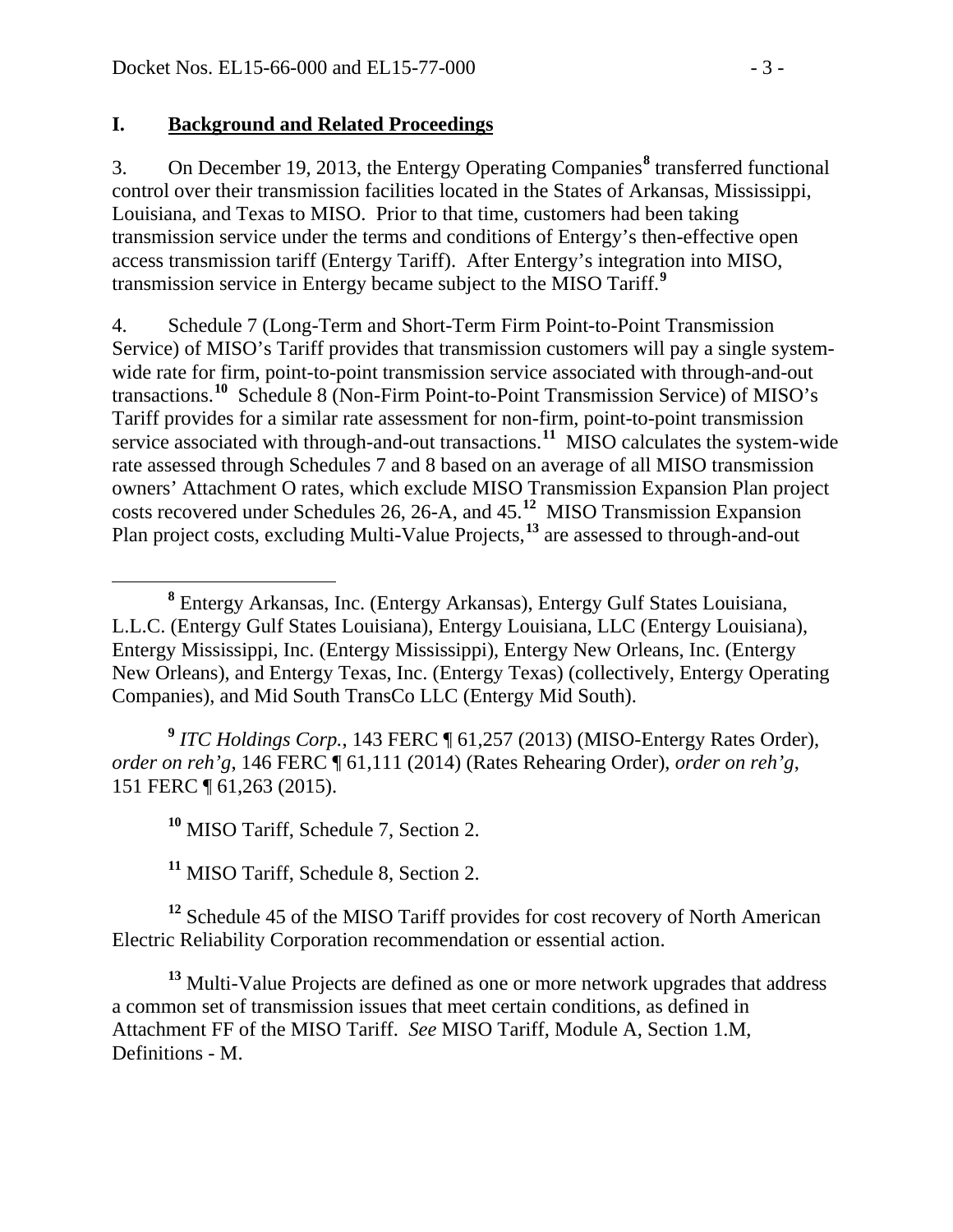transactions through Schedule 26 (Network Upgrade Charge from Transmission Expansion Plan).<sup>[14](#page-3-0)</sup> Through-and-out transactions are assessed Multi-Value Project costs under Schedule 26A (Multi-Value Project Usage Rate).**[15](#page-3-1)** MISO calculates these MISO Transmission Expansion Plan project costs through Attachments GG (Network Upgrade Charge) and MM (Multi-Value Project Charge) in its Tariff.

## **A. Description of Complainants**

5. Southern Companies state that they are parties to two separate 202 MW long-term firm point-to-point transmission service agreements that specify service from Entergy's interconnections with Southwest Power Pool, Inc. (SPP), across the Entergy footprint, and into the Southern Companies' system. KCP&L states that it utilizes transmission service, previously governed by a long-term point-to-point transmission service agreement with Entergy, to serve its native load customers in Missouri by importing power from the Crossroads generating facility located in Clarksdale, Mississippi. Empire states that it uses transmission service on Entergy's transmission system, in accordance with a 30-year firm point-to-point transmission service agreement, for receipt of power from a generating station to which it has ownership and contractual entitlements. Associated Electric states that it is a rural electric cooperative that has 200 MW of longterm firm point-to-point service across the Entergy system.

6. Morgan Stanley states that it is a power marketer and an active participant in the various electricity markets in North America, including MISO, and is a supplier to utilities in SPP. Morgan Stanley states that, before Entergy joined MISO, Morgan Stanley was a party to two separate transmission service agreements under Entergy's Tariff. Since 2014, Morgan Stanley has been taking 75 MW of firm point-to-point service and was being charged under Schedules 7 and 26 of the MISO Tariff for the service formerly provided under the Entergy Tariff. Morgan Stanley states that its transmission service traverses Entergy's system from a receipt point at the Entergy border, travels across the Entergy footprint, and delivers power to Southern Company.

## **B. The Entergy Cost Allocation Proceeding**

<span id="page-3-0"></span>7. Through a series of orders,**[16](#page-3-2)** the Commission accepted proposed revisions to the MISO Tariff regarding the planning and cost allocation of network upgrades,**[17](#page-3-0)** in order to

**<sup>14</sup>** MISO Tariff, Schedule 26, Section 2.

**<sup>15</sup>** MISO Tariff, Schedule 26A.

<span id="page-3-2"></span><span id="page-3-1"></span>**<sup>16</sup>** *Midwest Indep. Trans. Sys. Operator, Inc.*, 139 FERC ¶ 61,056 (2012) (First Entergy Cost Allocation Order), *order on reh'g and compliance*, 141 FERC ¶ 61,128

(continued ...)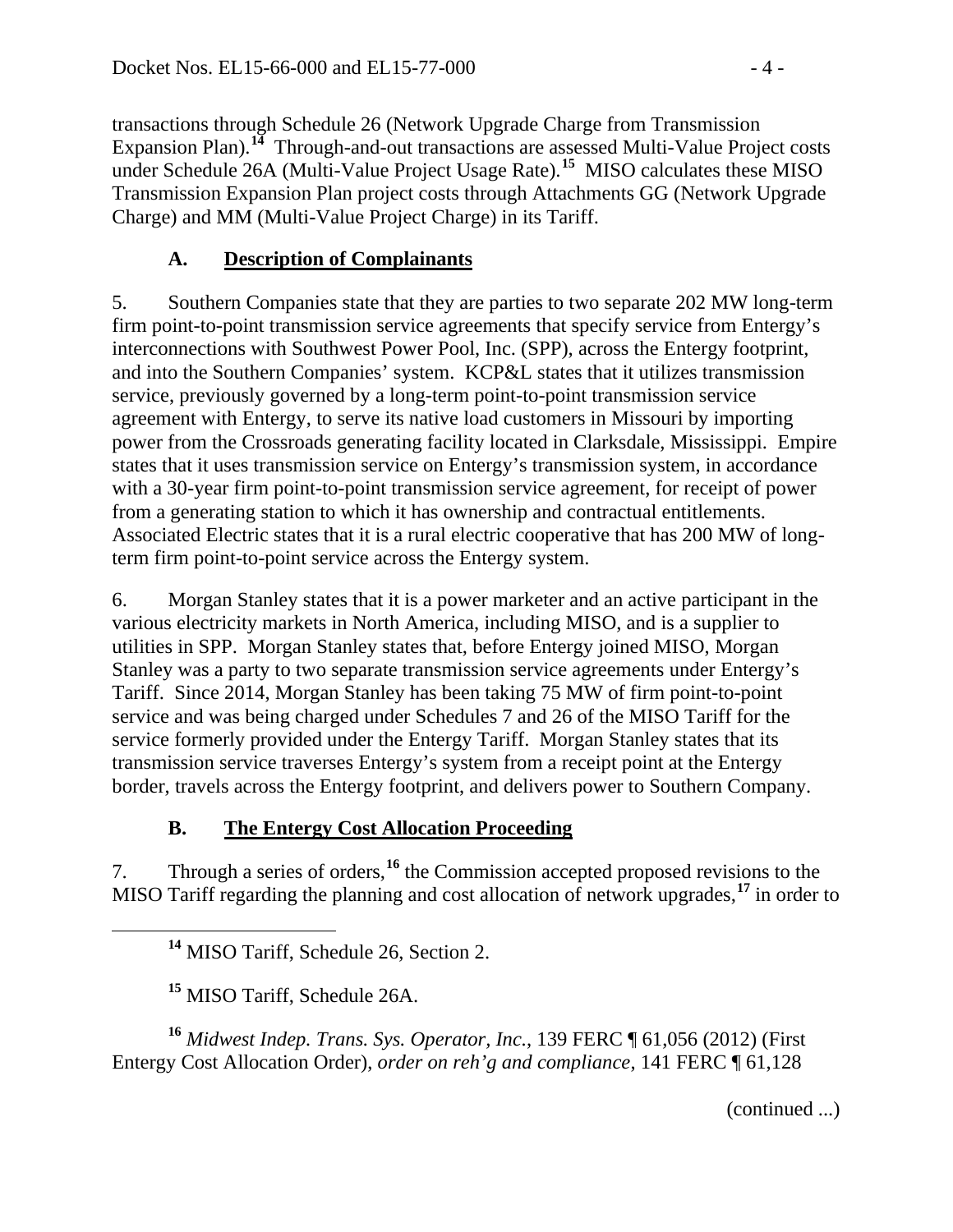establish a transition for the integration of the Entergy Operating Companies into MISO as transmission-owning members (Entergy Cost Allocation Proceeding). The Tariff revisions provided for a five-year transition governing regional allocation of network upgrades across two areas of MISO's transmission system: (1) MISO as it existed before the entry of Entergy, as modified by the entry or withdrawal of transmission-owning members in the Midwest (the First Planning Area, also referred to as MISO Midwest); and (2) the area consisting of the states where Entergy owns and/or operates transmission facilities and any adjacent areas where transmission facilities have been conveyed to MISO's functional control (the Second Planning Area, also referred to as MISO South).

8. In the Entergy Cost Allocation Proceeding, the Commission accepted a new proposed Attachment FF-6 (Transmission Expansion Planning and Cost Allocation for Second Planning Area's Transition), which sets forth certain rules with respect to cost allocation for various categories of transmission projects approved under the MISO Transmission Expansion Plan during and after the five-year transition period.

9. The cost allocation rules under Attachment FF-6 generally provide that the costs of MISO Transmission Expansion Plan projects approved before or during the five-year transition period that terminate exclusively in one Planning Area (with the exception of certain Multi-Value Projects) should be allocated exclusively to that Planning Area. The rationale for the cost allocation rules was that the transmission systems of MISO and Entergy were not planned using consistent planning criteria and assumptions, and there was no basis to conclude that the Planning Areas would mutually derive benefits from projects that terminate exclusively in either Planning Area. **[18](#page-4-0)**

## **C. MISO-Entergy Rates Proceeding**

10. On June 20, 2013, the Commission accepted, suspended, and set for hearing certain proposed MISO Tariff revisions that were filed to effectuate the transfer of the transmission assets of Entergy and certain of its subsidiaries to ITC Midsouth, a newlycreated subsidiary of ITC Holdings Corp. (ITC) and certain of its subsidiaries (Entergy-ITC Transaction) and to effectuate the integration of the Entergy transmission facilities

 $\overline{a}$ (2012) (Second Entergy Cost Allocation Order), *order on reh'g and compliance,*  144 FERC ¶ 61,020 (2013).

<span id="page-4-0"></span>**<sup>17</sup>** Network upgrades include Baseline Reliability Projects, Generator Interconnection Projects, Transmission Delivery Service Projects, Market Efficiency Projects, and Multi-Value Projects.

**<sup>18</sup>** First Entergy Cost Allocation Order, 139 FERC ¶ 61,056 at PP 69, 182.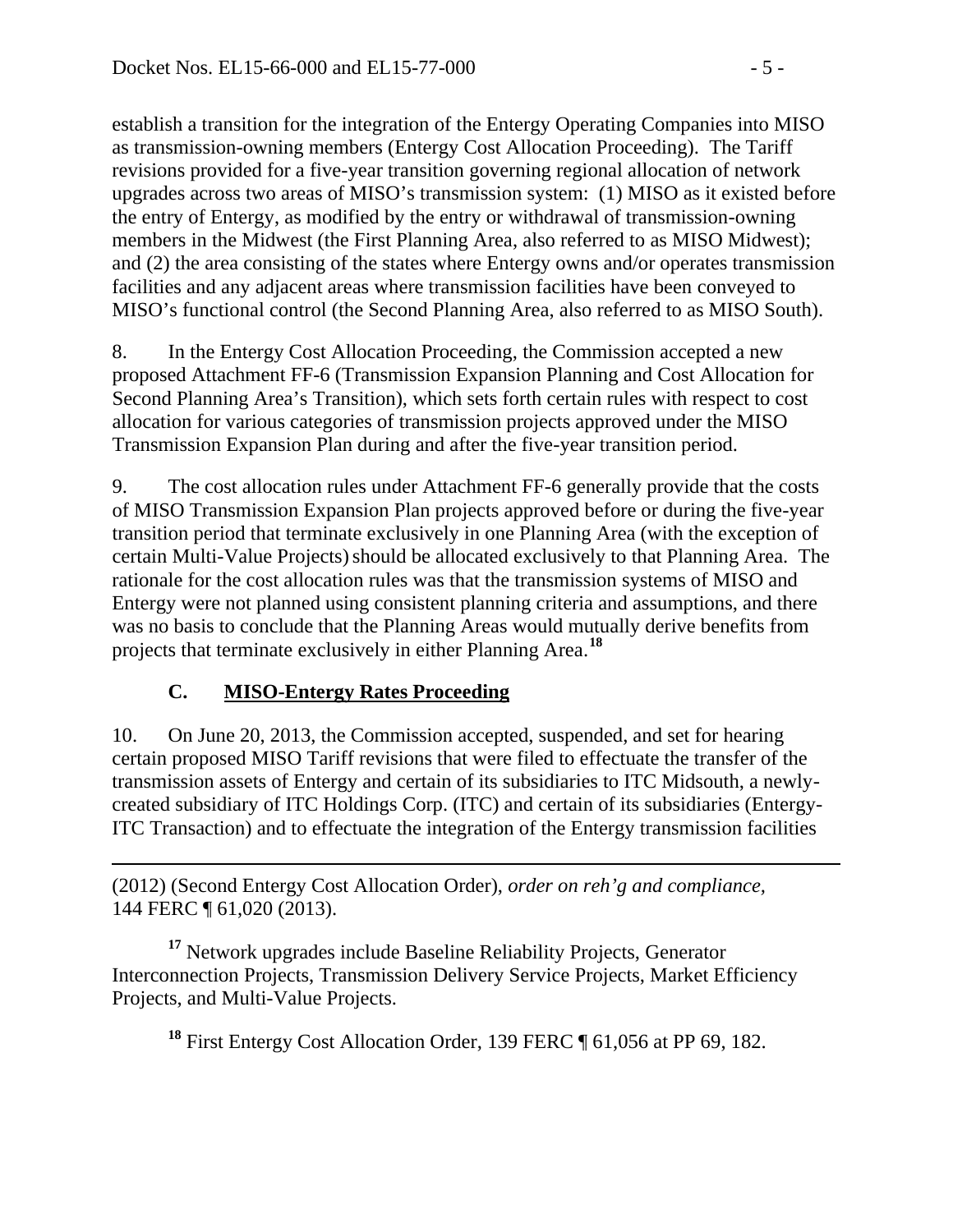into MISO.**[19](#page-5-0)** The Tariff revisions were filed under FPA sections 203, 205, and 305. **[20](#page-5-1)** As relevant to these proceedings, Associated Electric filed a protest requesting confirmation that the Entergy transition plan for Multi-Value Project and non-Multi-Value Project network upgrade costs would apply to the transmission rates of all Entergy customers, including customers taking point-to-point service under Schedules 7 and 8 for drive-out and drive-through transactions. The Commission found that Associated Electric's request was beyond the scope of the proceeding and noted that the issue was being addressed in the Entergy Cost Allocation Proceeding.**[21](#page-5-2)** The Commission also disagreed with Associated Electric's assertion that it was not being treated comparably to other Entergy transmission customers. The Commission found that Associated Electric was being treated comparably with other similarly-situated customers, i.e., those other customers requesting drive-through service on MISO's transmission system, because any other transmission customer seeking drive-through service across Entergy's transmission system would be charged the same rate that Associated Electric would be charged.**[22](#page-5-3)**

11. On rehearing of the MISO-Entergy Rates Order, Associated Electric argued that the Commission erred in concluding that Associated Electric's point-to-point transmission rate increase was being addressed in the Entergy Cost Allocation Proceeding because that proceeding did not address rates under Schedule 7 of the MISO Tariff. The Commission agreed in its rehearing order that MISO's proposed regional through-and-out rate for service over the transmission system in the MISO South region raised issues of material fact and set those issues for hearing and settlement judge

<span id="page-5-1"></span>**<sup>20</sup>** Joint Application for Authorization of Acquisition and Disposition of Jurisdictional Transmission Facilities, Approval of Transmission Service Formula Rate and Certain Jurisdictional Agreements, and Petition for Declaratory Order on Application of Section 305(a) of the Federal Power Act, Docket Nos. EC12-145-000, ER12-2681- 000, and EL12-107-000 (filed Sept. 24, 2012) (collectively, Joint Application). The Commission ultimately issued two orders on the Joint Application. The order issued on June 20, 2013 in Docket No. EC12-145-000, *et al.* addressed the FPA sections 203 and 305(a) parts of the Joint Application, and the MISO-Entergy Rates Order addressed the section 205 part of the Joint Application.

<span id="page-5-2"></span>**<sup>21</sup>** MISO-Entergy Rates Order, 143 FERC ¶ 61,257 at P 171.

<span id="page-5-3"></span>**<sup>22</sup>** *Id.*

<span id="page-5-0"></span>**<sup>19</sup>** MISO-Entergy Rates Order, 143 FERC ¶ 61,257. On December 13, 2013, ITC and Entergy filed a Notice of Termination of Transaction in Docket No. EC12-145-000, notifying the Commission that the Entergy-ITC Transaction would not occur.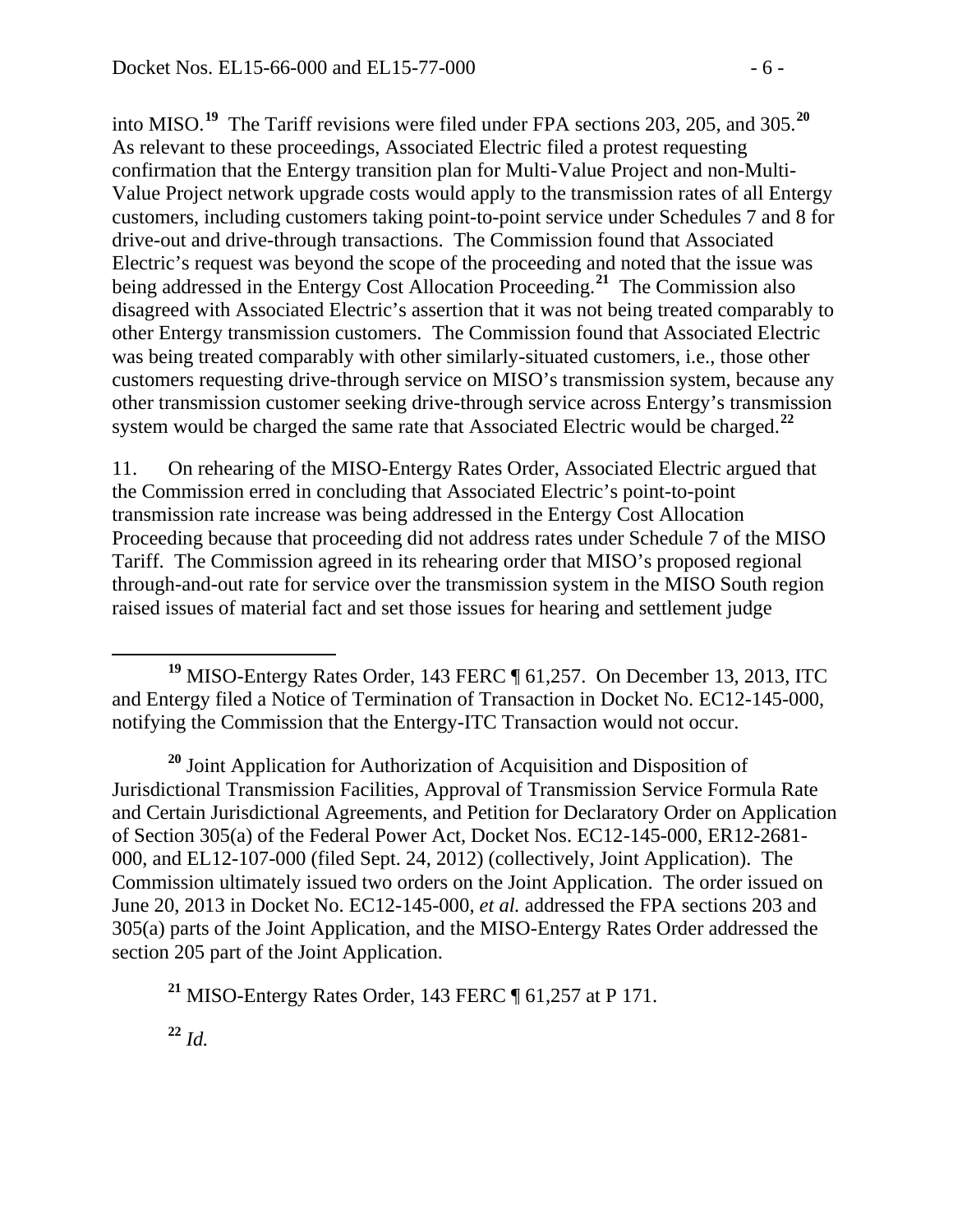procedures by instituting an FPA section 206 proceeding in newly-created Docket No. EL14-19-000 and consolidating that proceeding with the MISO-Entergy Rates Proceeding.**[23](#page-6-0)**

## **II. Notice of Filing and Responsive Pleadings**

# **A. Entergy Export Customers Complaint**

12. Notice of the Entergy Export Customers Complaint was published in the *Federal Register*, 80 Fed. Reg. 30,451 (2015), with answers, interventions, and protests due on or before June 9, 2015. Notices of intervention were filed by the Missouri Public Service Commission, the Illinois Commerce Commission, the Council of the City of New Orleans (New Orleans Council), the Mississippi Public Service Commission (Mississippi Commission), the Alabama Public Service Commission (Alabama Commission), and the Arkansas Public Service Commission (Arkansas Commission).

13. Timely motions to intervene were filed by: Consumers Energy Company; Exelon Corporation; Ameren Services Company; Enel Green Power North America, Inc.; American Electric Power Service Corporation; Mississippi Delta Energy Agency, Clarksdale Public Utilities Commission & Public Service Commission of Yazoo City, Mississippi; Public Service Electric and Gas Company; EDP Renewables North America LLC (EDP Renewables); Wisconsin Electric Power Company, Terra-Gen Energy Management (Terra-Gen); Arkansas Electric Cooperative Corporation (Arkansas Cooperative); Missouri Joint Municipal Electric Utility Commission and the Cities of Carthage, Missouri, Malden, Missouri, and Piggott, Arkansas (Missouri JMEUC and Arkansas Cities); Morgan Stanley; MISO Transmission Owners; **[24](#page-6-1)** and Entergy on behalf

**<sup>23</sup>** Rates Rehearing Order, 146 FERC ¶ 61,111.

<span id="page-6-1"></span><span id="page-6-0"></span><sup>24</sup> For purposes of this proceeding, MISO Transmission Owners are: Ameren Services Company, as agent for Union Electric Company; Ameren Illinois Company; American Transmission Company LLC; Big Rivers Electric Corporation; Central Minnesota Municipal Power Agency; City Water, Light & Power (Springfield, IL); Dairyland Power Cooperative; Duke Energy Corporation for Duke Energy Indiana, Inc.; Great River Energy; Hoosier Energy; Rural Electric Cooperative, Inc.; International Transmission Company; ITC Midwest LLC; Indianapolis Power & Light Company; Michigan Public Power Agency; MidAmerican Energy Company; Minnesota Power (and its subsidiary Superior Water, L&P); Montana-Dakota Utilities Co.; Northern Indiana Public Service Company; Northern States Power Company, a Minnesota corporation, and Northern States Power Company, a Wisconsin corporation, subsidiaries of Xcel Energy Inc.; Northwestern Wisconsin Electric Company; Otter Tail Power Company; Prairie Power Inc.; Southern Illinois Power Cooperative; Southern Indiana Gas & Electric

(continued ...)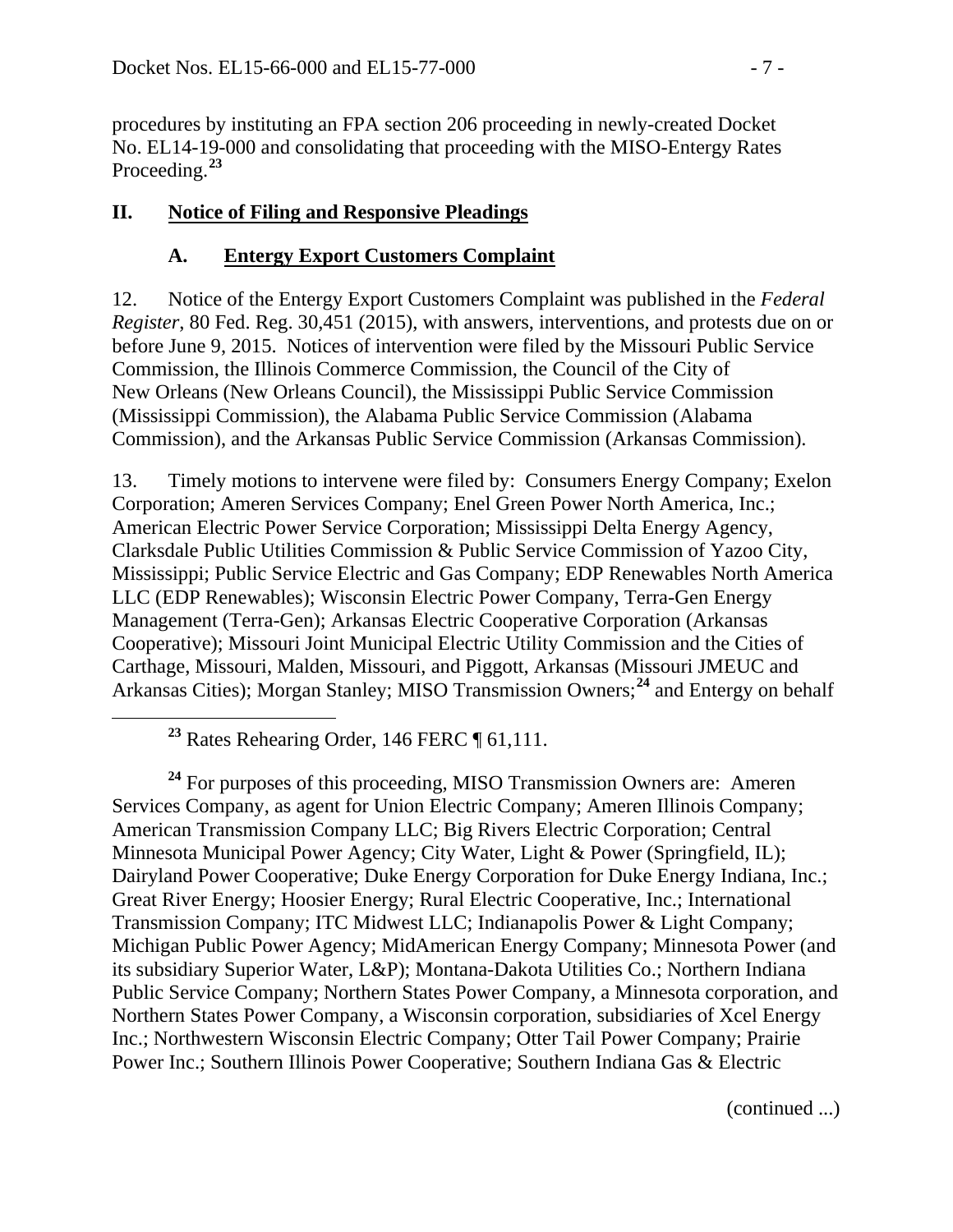$\overline{a}$ 

of the Entergy Operating Companies. Motions to intervene out-of-time were filed by the NRG Companies; **[25](#page-7-0)** the American Wind Energy Association (AWEA); Wabash Valley Power Association, Inc. (Wabash Valley); the Louisiana Public Service Commission (Louisiana Commission); the Public Utility Commission of Texas (Texas Commission); and the Organization of MISO States.

14. On June 9, 2015, MISO filed an answer. Substantive comments or protests were filed by MISO Transmission Owners, Entergy, Terra-Gen, Arkansas Cooperative, Morgan Stanley, and the Alabama Commission. In addition, comments were filed outof-time by EDP Renewables and AWEA and The Wind Coalition (Wind Coalition).

15. On June 29, 2015, Entergy Export Customers filed a motion for leave to answer and answer. On July 14, 2015, MISO filed a motion for leave to answer and answer in opposition to Entergy Export Customers' answer.

16. MISO describes the complaint as challenging its pre-existing drive-out and drivethrough transmission service rates under Schedules 7, 8, and 26. MISO, Entergy, and MISO Transmission Owners maintain that MISO is properly administering these rate schedules and that Entergy Export Customers' tariff violation claim is baseless, as Attachment FF-6 does not apply to the through-and-out charges referenced in the complaint. Further, they argue that the FPA section 206 complaint should be dismissed because it does not present any new claims not already set for hearing in the MISO-Entergy Rates Proceeding or resolved in other proceedings.

17. Terra-Gen, EDP Renewables, and AWEA and the Wind Coalition support the Entergy Export Customers Complaint to the extent it seeks Commission review of the transmission rates charged by MISO for through-and-out transmission service on the MISO South system.**[26](#page-7-1)** These commenters assert that excessive rates for transmission

Company; Southern Minnesota Municipal Power Agency; Wabash Valley Power Association, Inc.; and Wolverine Power Supply Cooperative, Inc.

<span id="page-7-0"></span><sup>25</sup> The NRG Companies comprise NRG Power Marketing LLC and GenOn Energy Management, LLC.

<span id="page-7-1"></span>**<sup>26</sup>** AWEA and the Wind Coalition Comments, Docket No. EL15-66-000 at 3; EDP Renewables Comments, Docket No. EL15-66-000 at 3-4; Terra-Gen Comments, Docket No. EL15-66-000 at 4.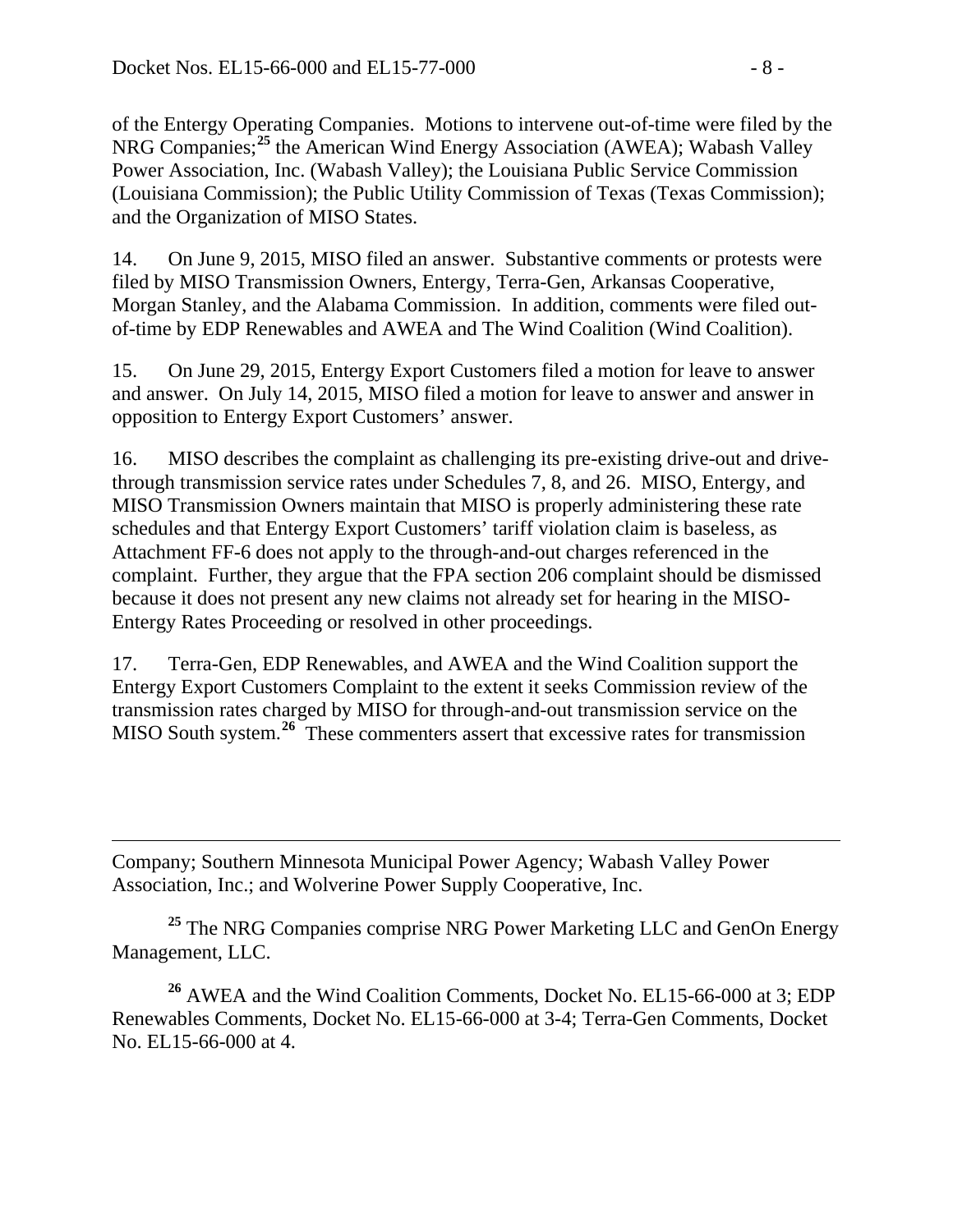service across MISO South could impede renewable generation developers from competitively marketing their generation to utilities in the Southeast.**[27](#page-8-0)**

18. Arkansas Cooperative states that the concerns raised by Entergy Export Customers could be mitigated by the Commission addressing the regional transmission organization (RTO) scope and configuration requirements in Order No. 2000.**[28](#page-8-1)**

19. Morgan Stanley supports the Entergy Export Customers Complaint and states that it is similarly aggrieved by MISO's application of a system-wide rate for through-and-out service. The Alabama Commission also states that it is troubled by the sharp increase in transmission costs, particularly given the allegations that the facilities and services associated with those costs have not changed in any fundamental respect, except that they are now administered by MISO rather than directly by Entergy.

# **B. Morgan Stanley Complaint**

20. Notice of the Morgan Stanley Complaint was published in the *Federal Register*, 80 Fed. Reg. 34,395 (2015), with answers, interventions, and protests due on or before June 29, 2015. Notices of intervention were filed by the New Orleans Council, Arkansas Commission, and Louisiana Commission. Timely motions to intervene were filed by Arkansas Cooperative; the NRG Companies; Ameren Services Company; Associated Electric; Wisconsin Electric Power Company; KCP&L; Southern Companies; Empire; Missouri JMEUC and Arkansas Cities; MISO Transmission Owners; and Entergy. Calpine Corporation and Wabash Valley filed motions to intervene out-of- time.

21. On June 29, 2015, MISO filed an answer. Substantive comments or protests were filed by MISO Transmission Owners, Entergy, Arkansas Cooperative, and Entergy Export Customers.

22. On July 14, 2014, Morgan Stanley filed a motion for leave to answer and answer.

<span id="page-8-0"></span>**<sup>27</sup>** AWEA and the Wind Coalition Comments, Docket No. EL15-66-000 at 3; EDP Renewables Comments, Docket No. EL15-66-000 at 3; Terra-Gen Comments, Docket No. EL15-66-000 at 4-5.

<span id="page-8-1"></span>**<sup>28</sup>** Arkansas Cooperative Comments, Docket No. EL15-66-00 at 3-4 (citing *Regional Transmission Organizations*, Order No. 2000, FERC Stats. & Regs. ¶ 31,089 (1999), *order on reh'g*, Order No. 2000-A, FERC Stats. & Regs. ¶ 31,092 (2000), *aff'd sub nom. Pub. Util. Dist. No. 1 v. FERC*, 272 F.3d 607 (D.C. Cir. 2001)).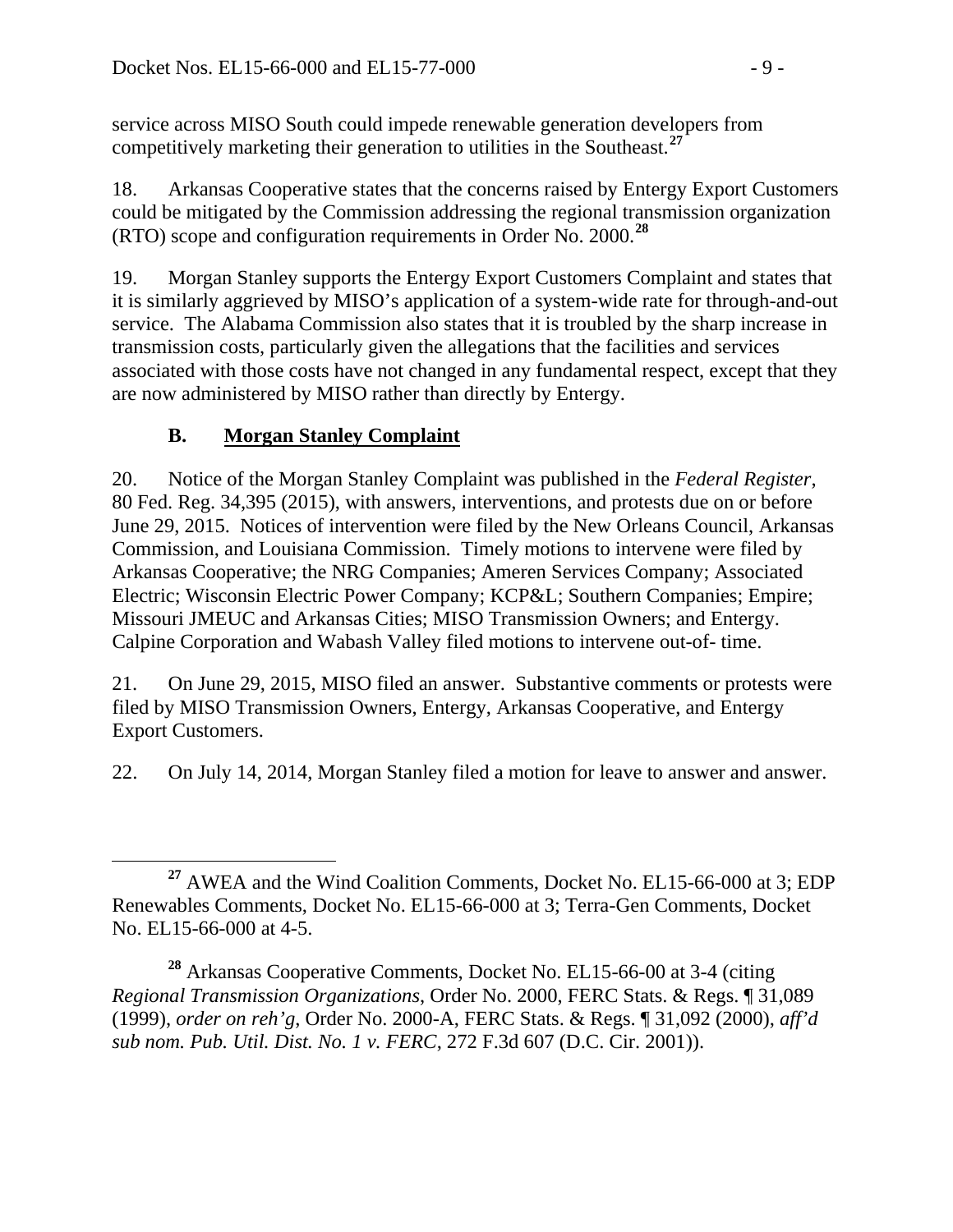23. MISO, MISO Transmission Owners, and Entergy argue that Morgan Stanley's tariff violation claim is baseless because Attachment FF-6 does not apply to the throughand-out charges referenced in the complaint. Further, they argue that the FPA section 206 complaint should be dismissed because it does not present any new claims not already set for hearing in the MISO-Entergy Rates Proceeding or resolved in other proceedings.

24. Entergy Export Customers assert that the Morgan Stanley Complaint demonstrates that the problems with MISO's charges for through-and-out transactions in MISO South are much more extensive than previously envisioned or considered by the Commission. Entergy Export Customers state that because the Morgan Stanley Complaint represents a new independent challenge to MISO's assessment of system-wide rates on transactions that rely exclusively on facilities within the MISO South footprint, the Commission should establish an appropriate refund effective date and address the Morgan Stanley Complaint on the merits.

25. Arkansas Cooperative states that the concerns raised by Morgan Stanley could be mitigated by the Commission addressing the RTO scope and configuration requirements in Order No. 2000.**[29](#page-9-0)**

# **III. Procedural Matters**

26. Pursuant to Rule 214 of the Commission's Rules of Practice and Procedure, 18 C.F.R. § 385.214 (2015), the notices of intervention and timely, unopposed motions to intervene serve to make the entities that filed them parties to the proceedings in which they were filed. Pursuant to Rule 214(d) of the Commission's Rules of Practice and Procedure, 18 C.F.R. § 385.214(d) (2015), we grant the late-filed motions to intervene in Docket No. EL15-66-000 filed by the NRG Companies, AWEA, Wabash Valley, the Louisiana Commission, the Texas Commission, and the Organization of MISO States; and the late-filed motions to intervene filed by Calpine Corporation and Wabash Valley in Docket No. EL15-77-000, given their interests in the proceedings, the early stage of the proceedings, and the absence of undue prejudice or delay.

27. Rule 213(a)(2) of the Commission's Rules of Practice and Procedure, 18 C.F.R. § 385.213(a)(2) (2015), prohibits an answer to a protest or answer unless otherwise ordered by the decisional authority. We are not persuaded to accept the answers filed by the Entergy Export Companies, Morgan Stanley and MISO and will, therefore, reject them.

<span id="page-9-0"></span>**<sup>29</sup>** Arkansas Cooperative Comments, Docket No. EL15-77-000 at 4.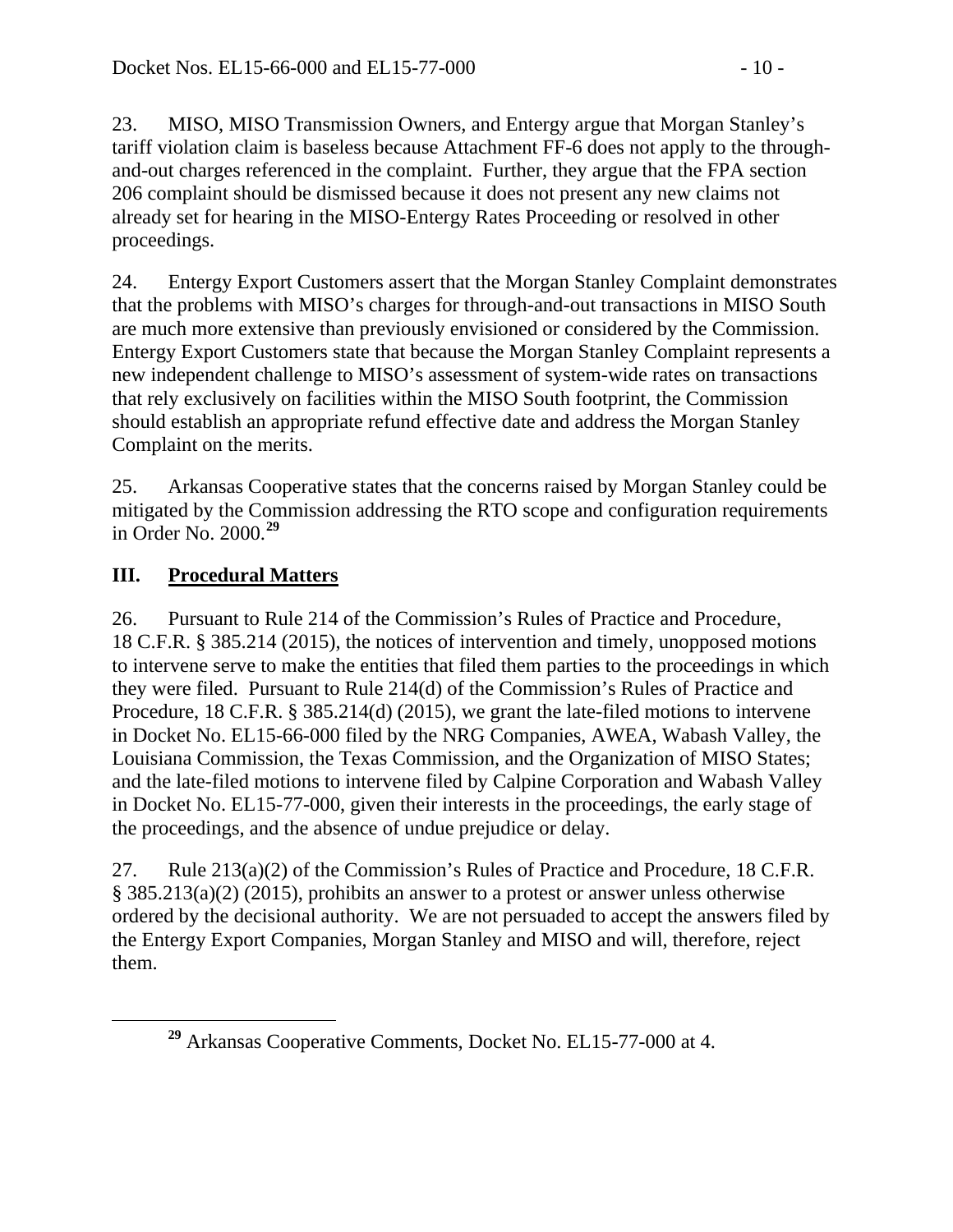#### **IV. Substantive Matters**

28. Complainants argue that MISO is violating what it calls the "no-cost-sharing rules" in its Tariff, Commission orders establishing a no-cost-sharing rule for systemwide rates, and cost causation principles by shifting MISO Midwest costs onto the former customers of Entergy. We will address these arguments below.

### **A. Tariff Violation Claim and Cost Allocation Orders**

### **1. Complaints**

29. Complainants assert that Attachment FF-6 to MISO's Tariff establishes a no-costsharing rule that provides that "any system-wide rate or cost allocation under the provisions of Attachment FF. . . shall be limited to the Planning Area where the project terminates exclusively."**[30](#page-10-0)** The Complainants allege that MISO violated this no-costsharing rule through its assessment of a MISO system-wide rate for transmission used to export power out of the Second Planning Area. As a result, Complainants allege that, since December 2013 when Entergy joined MISO, MISO has been charging rates in excess of the filed rate.

30. Entergy Export Customers represent that their rates for export service are nearly double what they had been charged prior to Entergy's integration into MISO. Morgan Stanley represents that its current charges have increased by 94 percent over what they had been paying under the Entergy Tariff.**[31](#page-10-1)** Through the alleged violation of the no-costsharing rule, Complainants contend that MISO has improperly shifted the costs of MISO Transmission Expansion Plan facilities in MISO Midwest on to customers taking service across MISO South. Entergy Export Customers add that this, in turn, has unduly influenced the economics and potential acquisition and delivery of wind-generation from the West to Southeastern loads and of low-cost Southeastern base-load generation to Western loads.

31. Complainants contend that MISO acknowledged in the Entergy Cost Allocation Proceeding that Attachment FF-6 governs the charge under Schedule 26 and the rate

<span id="page-10-1"></span><span id="page-10-0"></span>**<sup>30</sup>** Entergy Export Customers Complaint at 2 (citing MISO Tariff, Attachment FF-6, Section IV.A(2)(b)).

**<sup>31</sup>** Morgan Stanley Complaint at 7.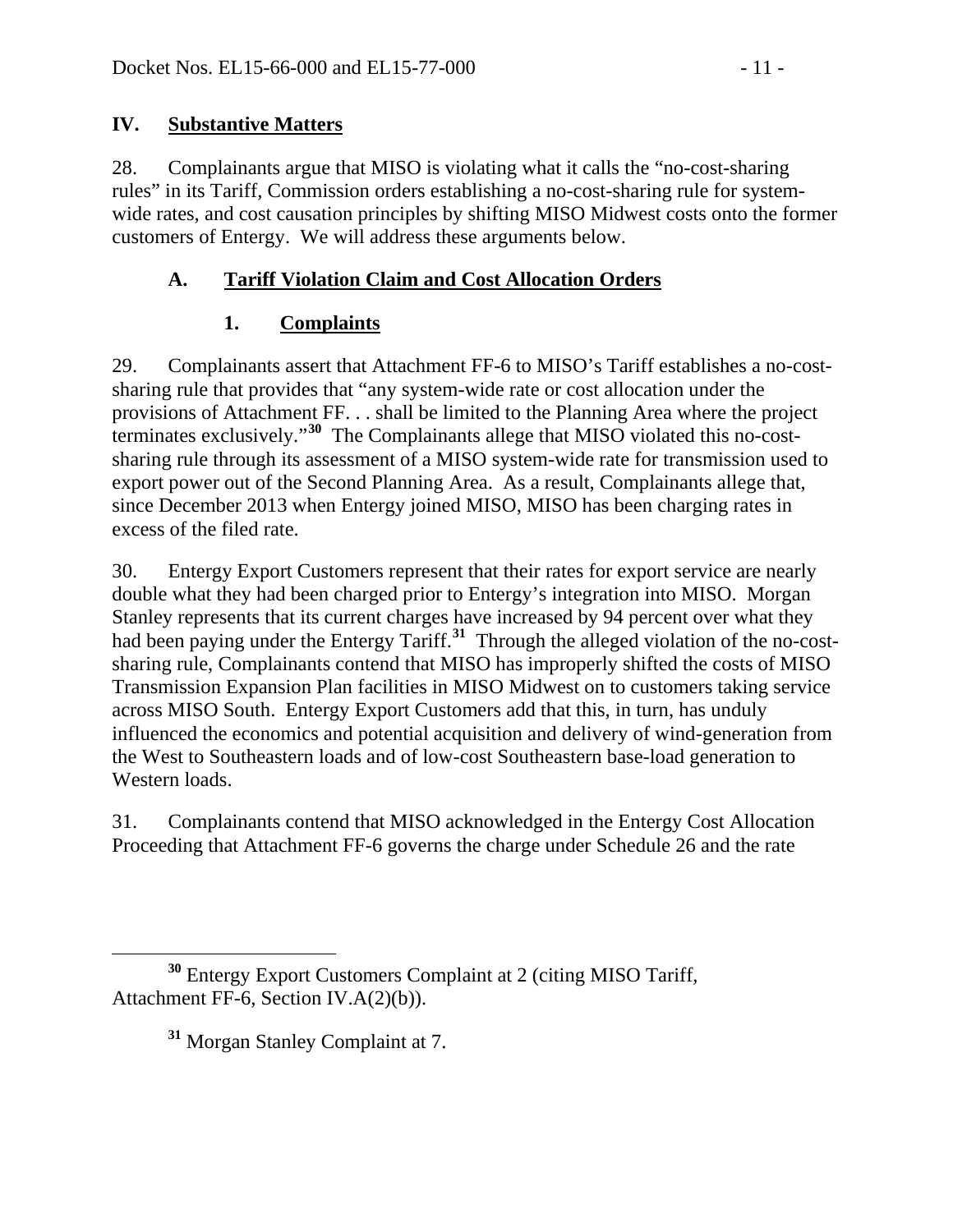calculations under Attachment GG, "not the other way around."**[32](#page-11-0)** According to Complainants, MISO argued that changes to Schedule 26 were not required by the First Entergy Cost Allocation Order and that Associated Electric's request for such Tariff changes were foreclosed in the compliance phase of that proceeding. Complainants continue that MISO stated that:

those changes are unnecessary because . . . Attachment FF-6 clearly sets forth a no-cost-sharing rule for such non-[Multi-Value Projects] associated with the Entergy period, and "Attachment FF-6 … takes precedence over Attachment FF." As recognized by [Associated Electric], in matters relating to the Entergy transition, Attachment FF-6 governs the charges under Schedule 26, and the rate calculations in Attachment GG, "not the other way around."**[33](#page-11-1)**

32. Entergy Export Customers assert that the Schedule 7 rate is also governed by Attachment FF-6 because it is determined based on the Attachment O formula, and the facility costs feeding that formula are determined by Attachment FF (as modified by Attachment FF-6). Morgan Stanley further argues that Schedule 7 incorporates an allocated share of costs assessed pursuant to the relevant Attachment O formula rates and the Network Upgrade Charge under Schedule 26.**[34](#page-11-2)**

33. According to Complainants, the Commission held that the no-cost-sharing rule applies to charges for point-to-point export services regardless of whether MISO made conforming revisions to the relevant rate schedules.**[35](#page-11-3)** Complainants base this argument on the Commission's statement in the Second Entergy Cost Allocation Order that:

The [First Entergy Cost Allocation Order] did not require Filing Parties

<span id="page-11-0"></span> **<sup>32</sup>** Entergy Export Customers Complaint at 26 (citing MISO Answer, Docket No. ER12-480-002 at 3 (filed Jun. 26, 2012)); Morgan Stanley Complaint at 9 (citing same).

<span id="page-11-1"></span>**<sup>33</sup>** Entergy Export Customers Complaint at 21 (citing MISO Answer, Docket No. ER12-480-002 at 3 (filed June 26, 2012)); Morgan Stanley Complaint at 9 (citing same).

**<sup>34</sup>** Morgan Stanley Complaint at 3.

<span id="page-11-3"></span><span id="page-11-2"></span>**<sup>35</sup>** Entergy Export Customers Complaint at 4 (citing Second Entergy Cost Allocation Order, 141 FERC ¶ 61,128 at P 108); Morgan Stanley Complaint at 9 (citing same).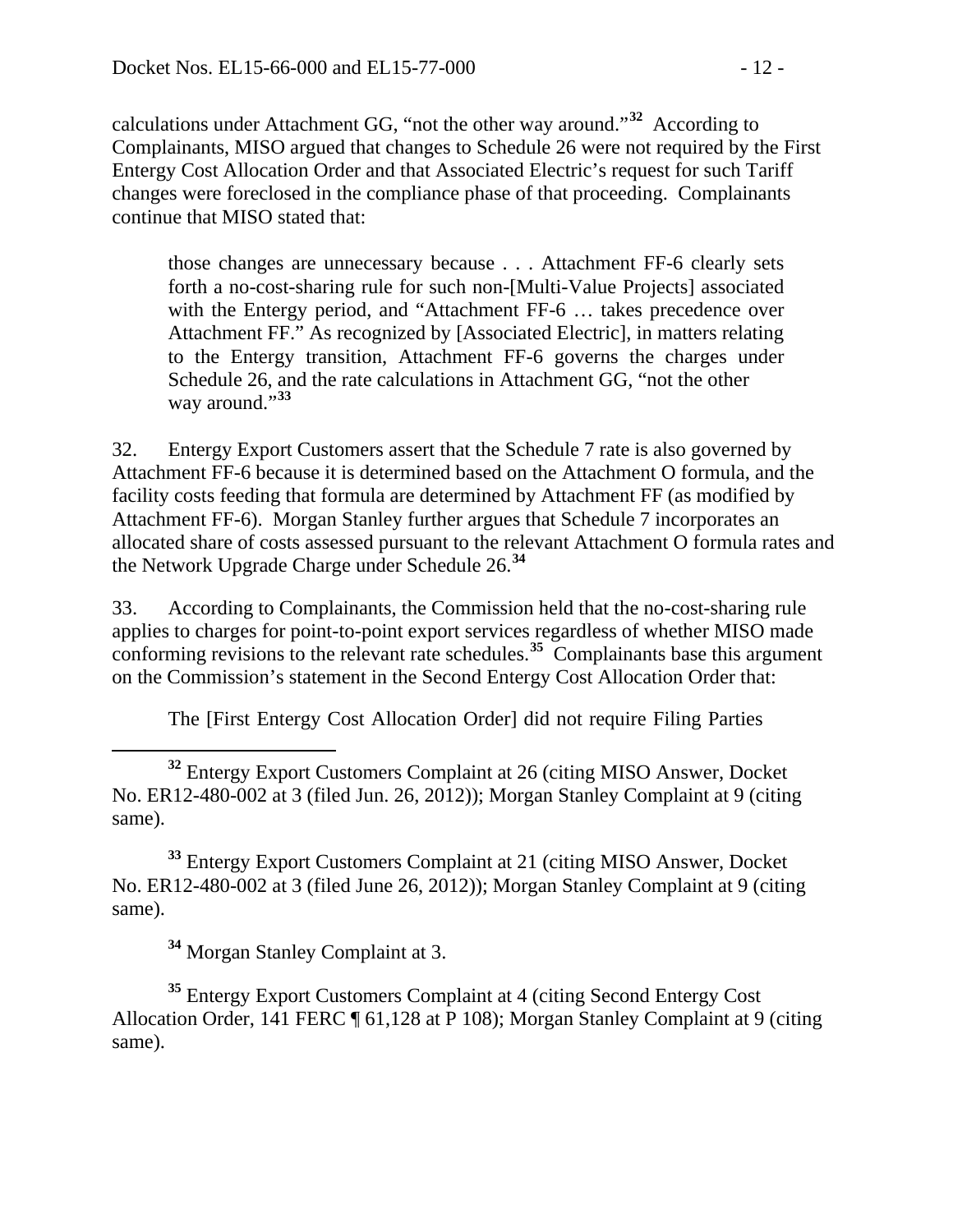to revise Tariff provisions regarding the allocation of non-Multi-Value Projects costs in Schedule 26 and Attachment GG. Therefore, we find Arkansas Cooperative's arguments regarding potential revisions to these Tariff sections to be beyond the scope of this compliance proceeding, and we need not address them. Nonetheless, we note that Attachment FF-6 contains a thorough description of the allocation of non-Multi-Value Projects costs, including provisions to ensure that the cost of non-Multi-Value Projects approved before or during the five-year transition period should not be shared between the Planning Areas unless the non-Multi-Value Projects terminates in both Planning Areas.**[36](#page-12-0)**

Morgan Stanley further argues that, because any pre-existing MISO Tariff system-wide rate formula, as modified by Attachment FF-6, was capable of separate application for customers of either the MISO Midwest or MISO South regions respectively, it was not necessary for MISO to make conforming or ministerial changes to existing rate schedules or attachments for the no-cost-sharing rule to apply.**[37](#page-12-1)**

34. Entergy Export Customers further argue that the Commission reaffirmed the application of the no-cost-sharing rule for rates for point-to-point service through or out of the MISO South region when the Commission approved language for Attachment MM, which provided for the rate under Schedule 26-A for Multi-Value Project facilities to be based upon the planning area "associated with" the export interface.**[38](#page-12-2)** According to Entergy Export Customers, the only reading of the Entergy Cost Allocation Proceeding that makes any sense is that the Commission intended to protect *all* of Entergy's transmission customers (not just those delivering to internal loads) from cost shifts and reallocation from the MISO Midwest region.**[39](#page-12-3)**

35. Entergy Export Customers state that, based on the revisions to Attachment MM, MISO has abided by the no-cost-sharing rule with respect to Schedule 26-A but has violated the rule with respect to system-wide rates in other major rate schedules applicable to export service from MISO South – Schedules 7, 8, and 26. Entergy Export Customers argue that this has rendered the bizarre result of Multi-Value Projects' cost allocations being restricted to the region in which the facilities are located but with no

<span id="page-12-2"></span>**<sup>38</sup>** Entergy Export Customers Complaint at 20.

<span id="page-12-3"></span>**<sup>39</sup>** *Id.* at 5.

<span id="page-12-0"></span>**<sup>36</sup>** Second Entergy Cost Allocation Order, 141 FERC ¶ 61,128 at P 108.

<span id="page-12-1"></span>**<sup>37</sup>** Morgan Stanley Complaint at 10.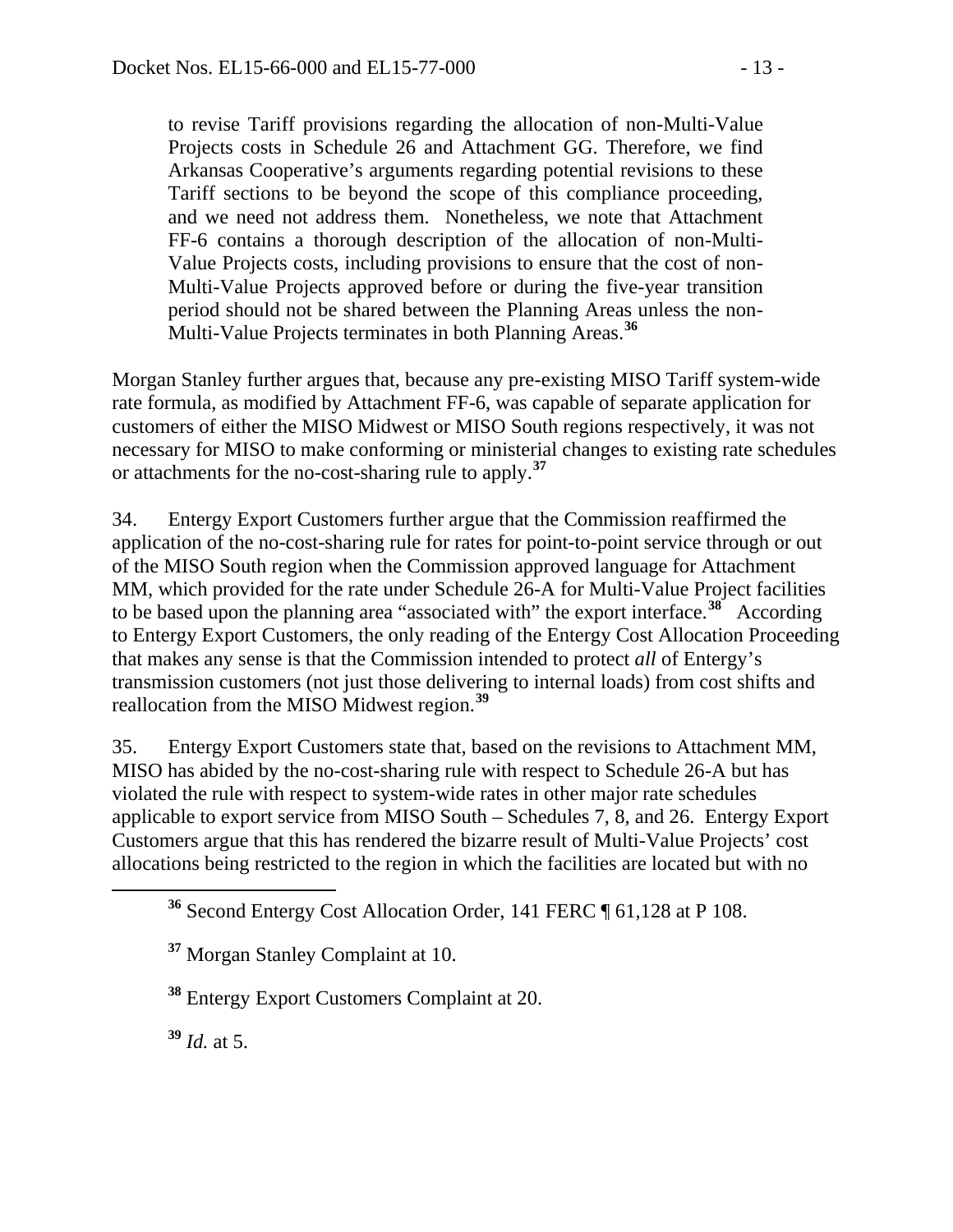similar restriction occurring for non-Multi-Value Projects (which by definition, Entergy Export Customers argue, are more local in character and provide fewer "regional benefits" $)$ .<sup>[40](#page-13-0)</sup>

### **2. Responsive Pleadings**

36. Entergy, MISO, and MISO Transmission Owners argue that Attachment FF-6 does not apply to the through-and-out service rates referenced in the complaints. MISO explains that Attachment FF of the Tariff describes the process that MISO uses to develop the MISO Transmission Expansion Plan, establishing strict criteria for various defined categories of Network Upgrades that qualify for regional cost allocation. MISO also explains that with the exception of Multi-Value Projects, the costs of these projects are recovered through the network upgrade charge determined under Attachment GG and Schedule 26, while the costs of approved Multi-Value Projects are determined through a separate mechanism set forth in Attachment MM and Schedule 26-A.**[41](#page-13-1)** Entergy states that Attachment FF-6 specifies the methodology that will be used to calculate the Multi-Value Projects usage rates if and when Multi-Value Project costs are allocated across planning areas. Entergy argues that Attachment FF-6 does not otherwise address or affect the calculation of rates that apply to through-and-out service. In particular, Entergy states that Attachment FF-6 does not address or affect rates for through-and-out service related to non-Multi-Value Project facilities.**[42](#page-13-2)**

37. Likewise, MISO Transmission Owners state that Attachment FF-6 primarily allocates transmission upgrade costs within MISO, with the limited exception of rates for Multi-Value Projects, which apply to adjacent external entities' export and wheel-through transactions through the same, phased-in approach as applies to customers located within MISO's Second Planning Area.**[43](#page-13-3)** MISO Transmission Owners assert that transactions like Morgan Stanley's are properly categorized as "export" and "through" transactions in the context of Attachment FF-6.<sup>[44](#page-13-4)</sup> Thus, they argue, the only no-cost-sharing provisions

**<sup>40</sup>** *Id.* at 27.

<span id="page-13-1"></span><span id="page-13-0"></span>**<sup>41</sup>** MISO Answer, Docket No. EL15-66-000 at 12-13; MISO Answer, Docket No. EL15-77-000 at 14.

<span id="page-13-2"></span>**<sup>42</sup>** Entergy Protest, Docket No. EL15-66-000 at 20; Entergy Protest, Docket No. EL15-77-000 at 17-18.

**<sup>43</sup>** MISO Transmission Owners Answer, Docket No. EL15-66-000 at 16-17.

<span id="page-13-4"></span><span id="page-13-3"></span>**<sup>44</sup>** MISO Transmission Owners Answer, Docket No. EL15-77-000 at 16 (citing MISO Tariff, Attachment FF-6, Sections IV.A.1, IV.B.4.a-g).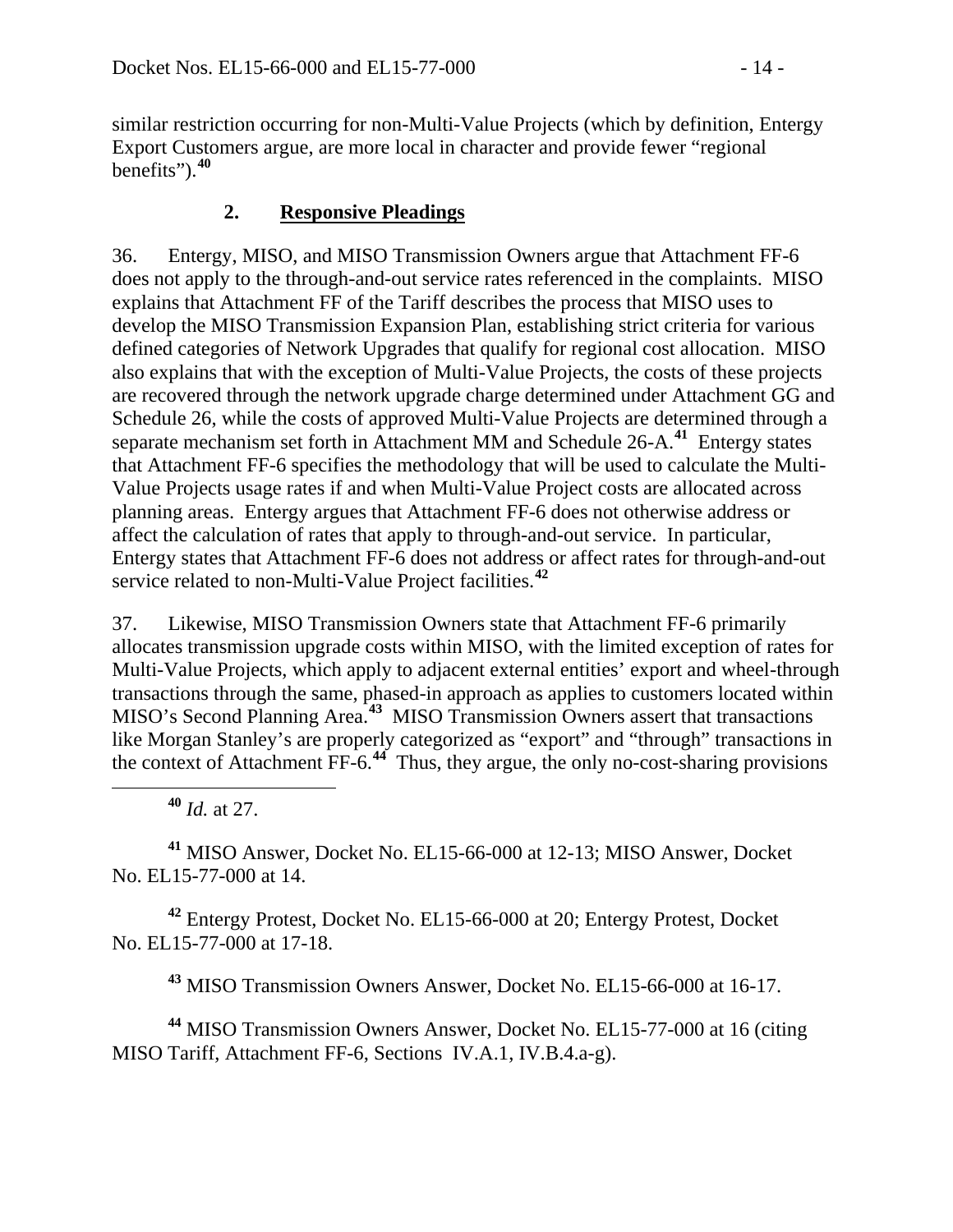approved in the Entergy Cost Allocation Proceeding that apply to Morgan Stanley are those applicable to Multi-Value Projects under Schedule 26-A.**[45](#page-14-0)**

38. MISO and MISO Transmission Owners maintain that the Attachment FF-6 provisions do not apply to the Schedule 26 through-and-out rate because the language of Attachment FF-6 is restricted to cost allocation to "load and/or pricing zones" in the Second Planning Area and does not apply to transmission service reservations for load outside of the MISO footprint. MISO Transmission Owners add that Complainants are not located in the Second Planning Area and that the cost allocation provisions of Attachment FF-6 are therefore inapplicable to them.**[46](#page-14-1)**

39. MISO Transmission Owners allege that Morgan Stanley, when referencing cost allocation provisions approved in the Entergy Cost Allocation Proceeding, inserts phrases referring to "Entergy customers" in place of the actual Tariff language, which uses the phrase "Load and/or Pricing Zones in the Second Planning Area."**[47](#page-14-2)** MISO Transmission Owners emphasize that these phrases are not equivalent, noting that Morgan Stanley is not a transmission owner in a Second Planning Area Load and/or Pricing Zone and that Morgan Stanley's transmission service agreement transactions do not sink in the Second Planning Area.

40. MISO, Entergy, and MISO Transmission Owners also argue that Attachment FF-6 does not apply to Schedules 7, 8, and 9. According to MISO, under the MISO transmission rate design, the base point-to-point and network transmission service charges assessed under Schedules 7, 8, and 9 do not include, and are entirely separate from, various additional charges that are assessed to MISO customers to fund the cost of certain new transmission projects and upgrades.**[48](#page-14-3)** MISO maintains that there is no overlap among these various cost recovery and allocation mechanisms because they recover the cost of different categories of transmission facilities.**[49](#page-14-4)** As a result, the base

**<sup>45</sup>** *Id.* at 17, 24 (citing Morgan Stanley Complaint at 9 & n.20).

<span id="page-14-1"></span><span id="page-14-0"></span>**<sup>46</sup>** MISO Transmission Owners Answer, Docket No. EL15-66-000 at 14-15; MISO Transmission Owners Answer, Docket No. EL15-77-000 at 15-16.

<span id="page-14-2"></span>**<sup>47</sup>** MISO Transmission Owners Answer, Docket No. EL15-77-000 at 15 (citing MISO Tariff, Attachment FF-6, Sections IV.A.1and IV.A.2).

<span id="page-14-3"></span>**<sup>48</sup>** MISO Answer, Docket No. EL15-66-000 at 12; MISO Answer, Docket No. EL15-77-000 at 14.

<span id="page-14-4"></span>**<sup>49</sup>** MISO Answer, Docket No. EL15-66-000 at 13; MISO Answer, Docket No. EL15-77-000 at 15.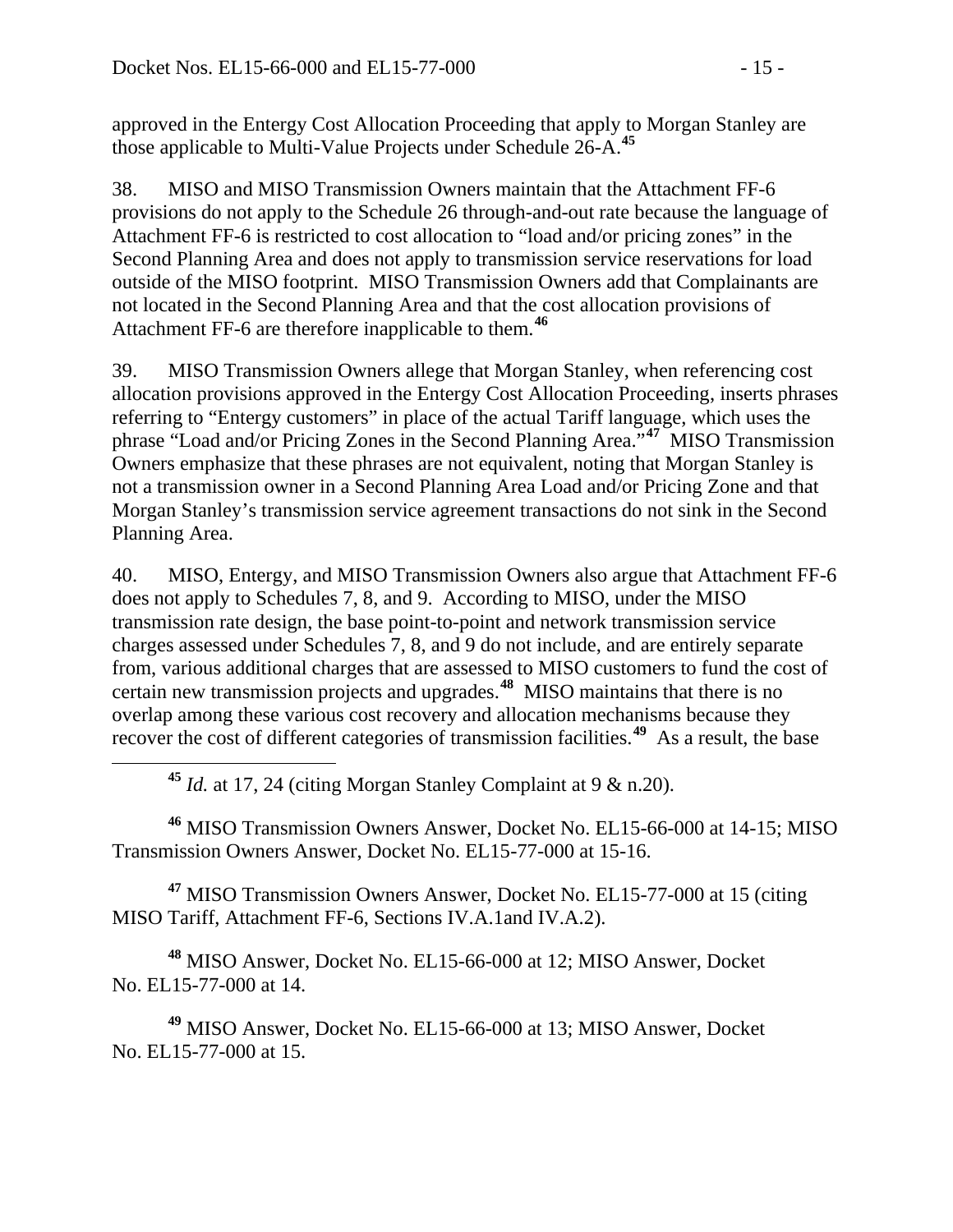transmission rates, as set forth in Schedules 7, 8, and 9, including the Schedules 7 and 8 through-and-out rates, do not include any revenue requirements associated with any MISO Transmission Expansion Plan projects approved for either regional cost allocation under Attachment FF<sup>[50](#page-15-0)</sup> or cost allocation under Schedules 26 and 26-A and Attachments GG and MM.**[51](#page-15-1)** Therefore, the cost sharing exemptions in Attachment FF-6 do not apply to these schedules.

41. MISO and Entergy take issue with Complainants' characterization of Schedules 7 and 8 as a "system-wide rate or cost allocation under the provisions of Attachment FF." MISO asserts that, although Attachment FF provides for certain categories of approved MISO Transmission Expansion Plan projects to be allocated "system-wide," this has nothing to do with "system-wide" rates for through-and-out transactions, which do not allocate any costs to the MISO footprint. MISO argues that while the system-wide transmission rates under Attachment FF apply within the MISO footprint, the Schedules 7 and 8 through-and-out rates apply to the rates charged to loads outside the MISO footprint.**[52](#page-15-2)**

42. Entergy states that Attachment FF provides that the costs of Market Efficiency Projects are allocated 20 percent on a system-wide basis and 80 percent to all transmission customers in each of the Local Resource Zones, with the allocation to each Local Resource Zone based on relative benefits.**[53](#page-15-3)** Entergy states that split between the allocation of costs on a system-wide basis and the allocation of costs on a Local Resource Zone basis has no effect on the rates charged to through-and-out service.**[54](#page-15-4)** First, Entergy states that the costs of Market Efficiency Projects are not recovered under Schedule 7. Second, Entergy states that the rates for through-and-out service calculated under Schedule 26 and Attachment GG are based on the total costs of all Market Efficiency

**<sup>50</sup>** MISO Answer, Docket No. EL15-66-000 at 13.

**<sup>51</sup>** MISO Answer, Docket No. EL15-77-000 at 15.

<span id="page-15-2"></span><span id="page-15-1"></span><span id="page-15-0"></span>**<sup>52</sup>** MISO Answer, Docket No. EL15-66-000 at 15; MISO Answer, Docket No. EL15-77-000 at 15-16.

<span id="page-15-3"></span>**<sup>53</sup>** Entergy Protest, Docket No. EL15-66-000 at 12 (citing MISO Tariff, Attachment FF-6, Sections III.A.2.f, IV.A.1); Entergy Protest, Docket No. EL15-77-000, at 14 (citing same).

<span id="page-15-4"></span>**<sup>54</sup>** Entergy Protest, Docket No. EL15-66-000 at 12-13; Entergy Protest, Docket No. EL15-77-000 at 14.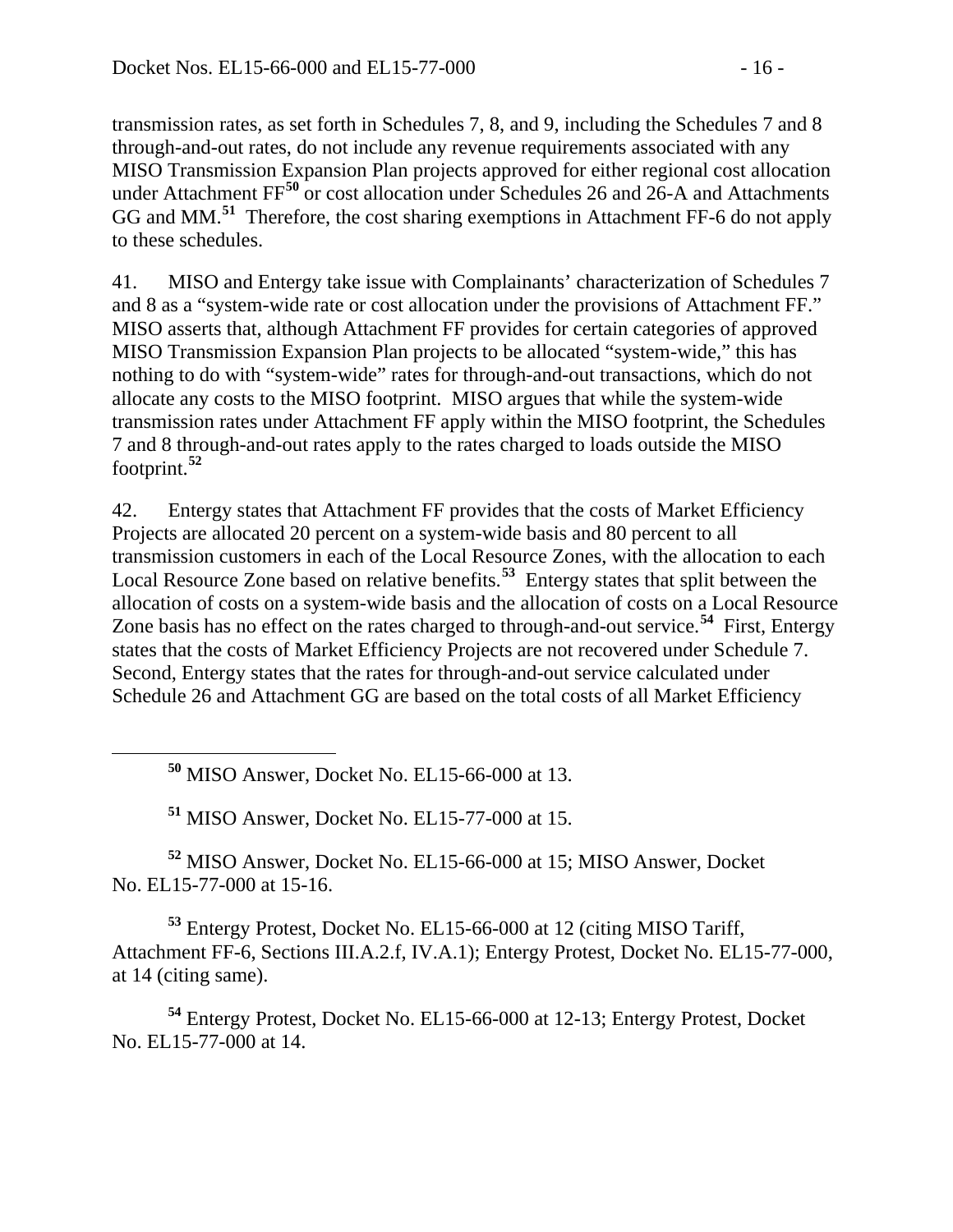Projects, whether allocated on a system-wide basis or on the basis of Local Resource Zones under Attachment FF.**[55](#page-16-0)**

43. MISO, Entergy, and the MISO Transmission Owners argue that Complainants are incorrect when they state that "facility costs feeding the formula in Attachment O . . . are determined by Attachment FF." MISO explains that the separation between different project categories is achieved through the process of how MISO calculates its revenue requirement in accordance with Attachment O. MISO explains that it calculates the revenue requirement for all transmission facilities of a particular transmission owner (including MISO Transmission Expansion Plan projects) based on FERC Form No. 1 data. MISO states that it inputs the Attachment O results into the Attachment GG template (for MISO Transmission Expansion Plan projects that are not Multi-Value Projects) and the Attachment MM template (for Multi-Value Projects) in order to calculate the revenue requirements.**[56](#page-16-1)** Next, MISO explains that the revenue requirements determined by Attachments GG and MM are then deducted from the Attachment O revenue requirement to avoid double recovery, and it is this *net* Attachment O revenue requirement, which excludes the revenue requirements of MISO Transmission Expansion Plan-approved projects recovered through Attachments GG and MM, that is used to develop the Schedules 7 and 8 rates. MISO explains that these net Attachment O revenue requirements of all the transmission owners are then averaged to calculate the Schedules 7 and 8 through-and-out rates for each transmission owner.**[57](#page-16-2)**

44. According to MISO, the Second Entergy Cost Allocation Order does not support Complainants' argument as to a tariff violation. MISO states that the Second Entergy Cost Allocation Order made no mention of the Schedules 7 and 8 through-and-out rates.**[58](#page-16-3)** Further, MISO points out that the Commission rejected a request by Arkansas Electric to

<span id="page-16-0"></span> **<sup>55</sup>** Entergy Protest, Docket No. EL15-66-000 at 13; Entergy Protest, Docket No. EL15-77-000 at 14.

**<sup>56</sup>** MISO Answer, Docket No. EL15-77-000 at 14.

<span id="page-16-2"></span><span id="page-16-1"></span>**<sup>57</sup>** MISO Answer, Docket No. EL15-66-000 at 16; MISO Answer, Docket No. EL15-77-000 at 14-15. The MISO Transmission Owners and Entergy raise similar arguments regarding the Attachment O revenue requirement and the calculation of the Schedules 7 and 8 through-and-out rates. *See* MISO Transmission Owners Answer, Docket No. EL15-77-000 at 20-21; Entergy Protest, Docket No. EL15-66-000 at 16; Entergy Protest, Docket No. EL15-77-000 at 15.

<span id="page-16-3"></span>**<sup>58</sup>** MISO Answer, Docket No. EL15-66-000 at 21-22; MISO Answer, Docket No. EL15-77-000 at 20.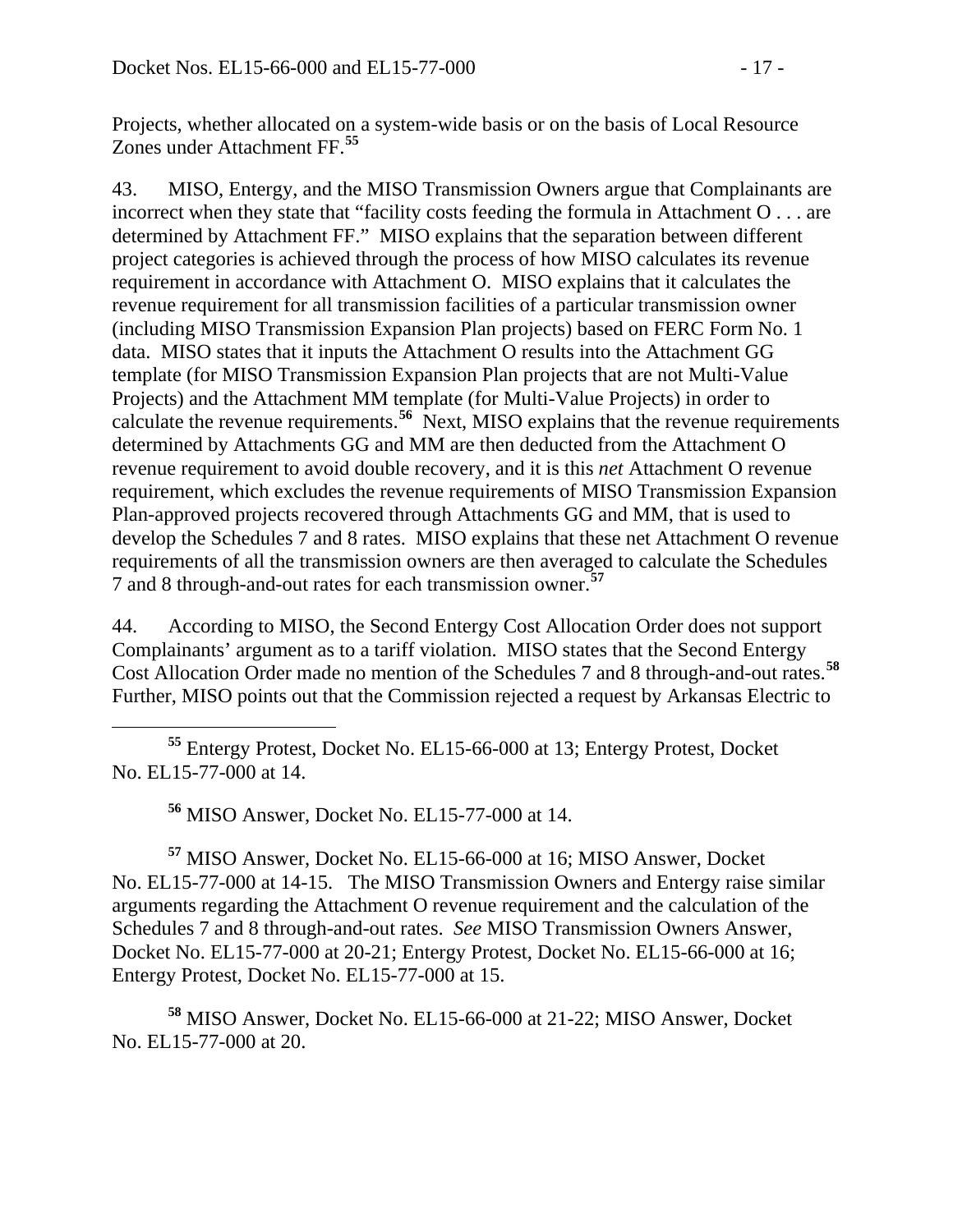clarify the treatment of export and wheel-through transactions under Schedule 26. MISO argues that the language in Attachment FF-6 is precise, and while it exempts loads and/or pricing zones within MISO from the Schedule 26 zonal charges, no such exemption extends to the Schedule 26 through-and-out rate. According to MISO, none of the Complainants protested MISO's filings or sought rehearing in the Entergy Cost Allocation Proceeding to obtain the exemption they now demand.**[59](#page-17-0)**

45. Entergy states that MISO's filing in the Entergy Cost Allocation Proceeding did not include any proposed changes to the provisions of Schedule 26 or Attachment GG that address the calculation of rates for through-and-out service, nor did it include any proposed changes to Schedule 7 or to Attachment O. In contrast, Entergy states that MISO proposed to amend Schedule 26-A to provide that rates for service to loads within a planning area would not include costs of certain facilities located wholly within the other planning area.**[60](#page-17-1)** Entergy also states that in the First and Second Cost Allocation Orders, the Commission did not require any changes to the rates for through-and-out service under Schedules 7 or 26.**[61](#page-17-2)**

46. MISO states that other Commission's orders are clear that Complainants are not exempt from Schedules 7, 8, and 26. MISO maintains that in the MISO-Entergy Rates Proceeding, the Commission left no doubt that the Schedules 7 and 8 through-and-out rates are fully applicable to Complainants, albeit subject to refund and hearing.**[62](#page-17-3)** MISO argues that because its proposed regional through-and-out rate was accepted in the MISO-Entergy Rates Proceeding and became effective in accordance with FPA

<span id="page-17-1"></span>**<sup>60</sup>** Entergy Protest, Docket No. EL15-66-000 at 22; Entergy Protest, Docket No. EL15-77-000 at 19.

<span id="page-17-2"></span>**<sup>61</sup>** Entergy Protest, Docket No. EL15-66-000 at 24. *See also* MISO Transmission Owners Answer, Docket No. EL15-77-000 at 19 (arguing that the Commission did not require any changes to Attachment GG or Schedule 26 in the MISO Tariff, which together provide for a system-wide rate for non-Multi-Value Projects for export and wheel-through transactions).

<span id="page-17-3"></span>**<sup>62</sup>** MISO Answer, Docket No. EL15-66-000 at 20; MISO Answer, Docket No. EL15-77-000 at 19.

<span id="page-17-0"></span>**<sup>59</sup>** MISO Answer, Docket No. EL15-66-000 at 22; MISO Answer, Docket No. EL15-77-000 at 21.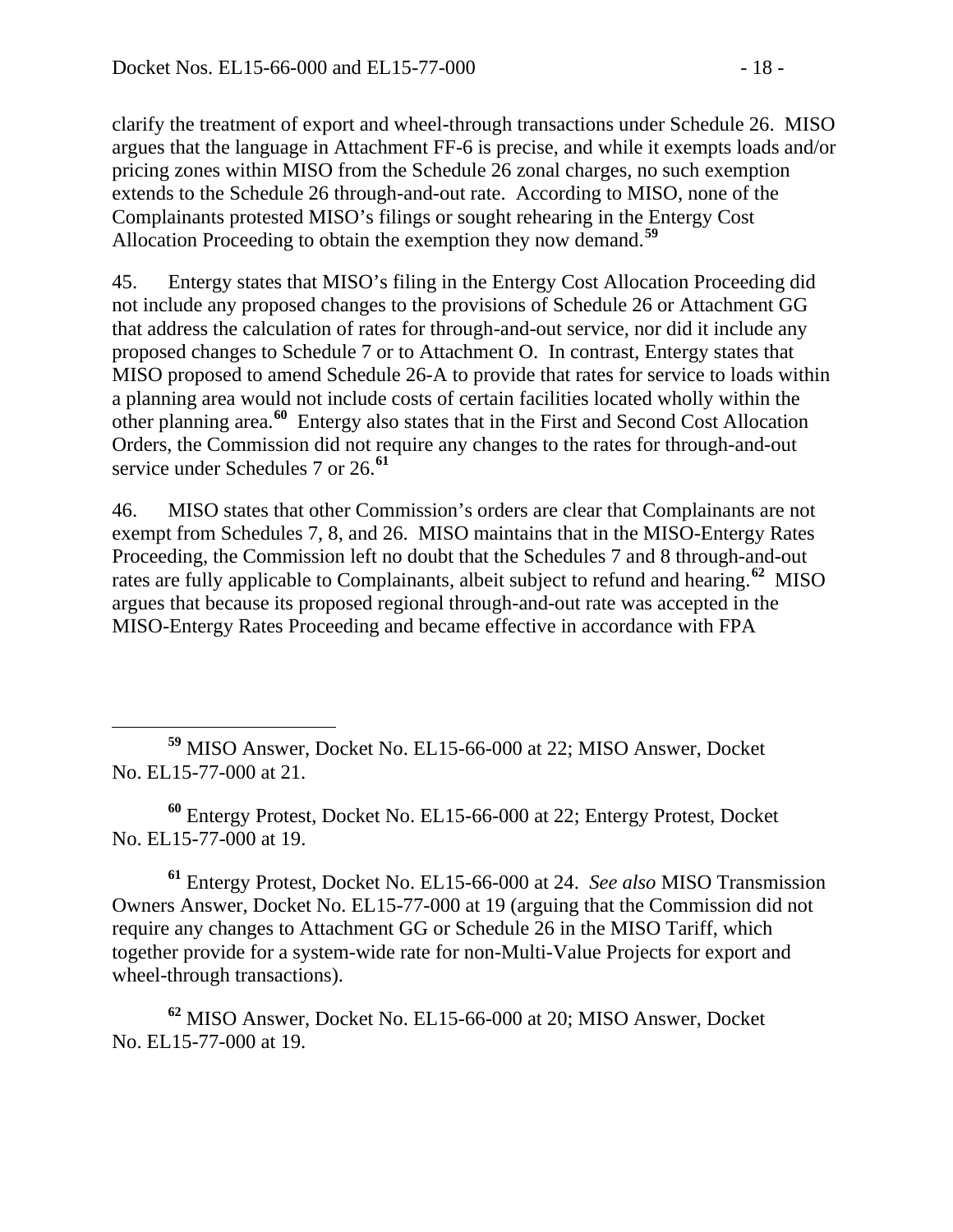section 205, a proceeding under FPA section 206 was necessary in order to move forward with the investigation desired by the Commission.**[63](#page-18-0)**

47. Entergy states that prior statements made by certain Complainants contradict their argument here that charging an average single system-wide rate for through-and-out service is inconsistent with Attachment FF-6, Schedule 7, Attachment O, or the Commission's orders approving Attachment FF-6.**[64](#page-18-1)** For example, Entergy cites a protest filed by KCP&L in Docket No. ER14-148-000, where KCP&L argued that a large portion of the increase in rates associated with its transmission service

will be based on the [Regional Through-and-Out Rate] applied to the Crossroads [Transmission Service Agreement] because it sinks in [SPP], and not MISO. [KCP&L] *bases this on its reading of the MISO Tariff*. Specifically, MISO's Schedule 7 provides that transmission charges are calculated pursuant to Attachment O. For transmission sinking outside MISO, like the Crossroads contract path, there is a "single system-wide rate."**[65](#page-18-2)**

48. Similarly, Entergy cites a joint pleading filed by KCP&L and Empire where those parties argued that MISO should not be permitted to charge its Schedule 7 rate to existing customers taking through-and-out service but did not argue that, when the MISO Tariff is correctly interpreted, the rates that apply to through-and-out service are not average system-wide rates.**[66](#page-18-3)**

49. Entergy also argues that in a protest filed in Docket No. EC12-145-000, *et al.*, Associated Electric argued that the Commission should require MISO and ITC "to apply the Entergy transition plan's thirteen-year phase-in period" to the Schedule 7 rate applied to Associated Electric's through-and-out service.**[67](#page-18-4)** Similarly, Entergy states that in a

<span id="page-18-0"></span> **<sup>63</sup>** MISO Answer, Docket No. EL15-66-000 at 21; MISO Answer, Docket No. EL15-77-000 at 20.

**<sup>64</sup>** Entergy Protest, Docket No. EL15-66-000 at 17-19.

<span id="page-18-2"></span><span id="page-18-1"></span>**<sup>65</sup>** *Id.* at 17 (citing KCP&L Protest, Docket No. ER14-148-000 at 8 (filed Nov. 12, 2013) (emphasis added)).

<span id="page-18-3"></span>**<sup>66</sup>** *Id.* at 18 (citing KCP&L, Request for Rehearing and Clarification, Docket No. EC12-145-000, *et al.* at 9 (filed July 22, 2013)).

<span id="page-18-4"></span>**<sup>67</sup>** *Id.* (citing Associated Electric Comments, Docket No. EC12-145-000, *et al*. at 6 (filed Jan. 22, 2013)).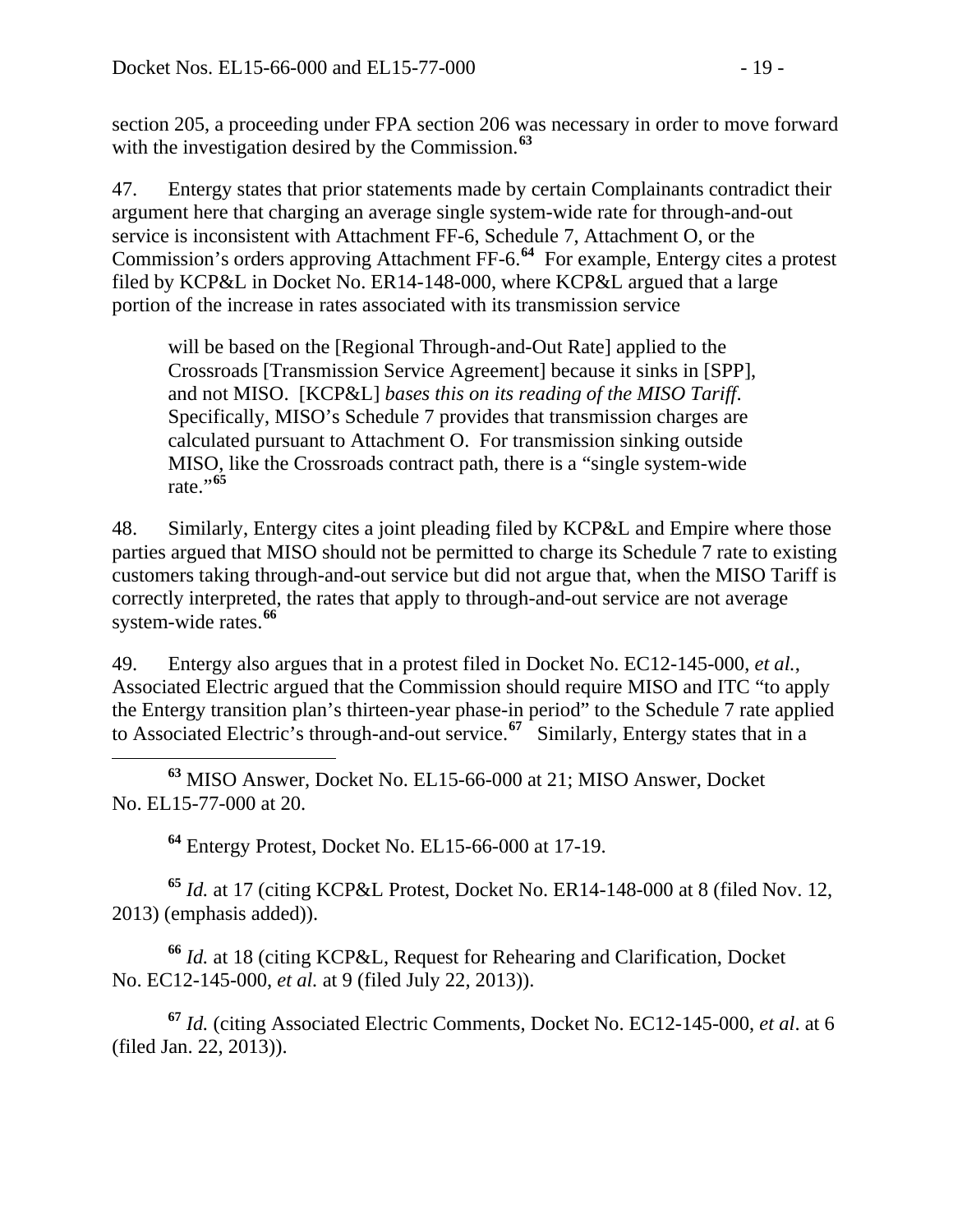request for rehearing filed in the MISO-Entergy Rates Proceeding, Associated Electric noted that MISO classifies Associated Electric's service as drive-through service, and that pursuant to Section 2 of Schedule 7, it will be subject to a single system-wide rate that includes the costs of both planning areas.**[68](#page-19-0)** Entergy states that Associated Electric also argued that nothing had been proposed to address the cross-subsidization resulting from the fact that drive-through rates under Schedule 7 are based on a single system-wide rate.<sup>[69](#page-19-1)</sup> Entergy states that, again, Associated Electric did not assert in its protest or request for rehearing that charging an average single system-wide rate was inconsistent with Attachment FF-6, Schedule 7, Attachment O, or the Commission's orders approving Attachment FF-6.**[70](#page-19-2)**

50. MISO argues that Entergy Export Customers never alleged prior to this proceeding that MISO was violating its Tariff by applying its existing Schedules 7 and 26 rates. Further, MISO states that they never raised any concerns through billing disputes despite substantial invoices that they have been receiving since December 2013. MISO argues that the fact that Entergy Export Customers have not advanced their Tariff violation claims until now strongly suggests that these belated claims have been designed to preempt the hearing process and circumvent the retroactive and prospective limits that FPA section 206 imposes on refunds.**[71](#page-19-3)**

### **3. Commission Determination**

51. We deny Complainants' requests for relief under section 205 and 309 of the FPA because we find that MISO's assessment of charges under Schedules 26, 7, 8, and 9 comply with its filed rate. We find that the no-cost-sharing cost allocation rules outlined

<span id="page-19-1"></span>**<sup>69</sup>** *Id.* at 19 (citing Associated Electric Answer, Docket Nos. ER14-89-000, *et al*. at 10 (filed Dec. 5, 2013) ("All other legacy Entergy customers, besides 'drive through' customers under Schedule 7, Section 2, will be charged a zonal rate (including other point-to-point transmission customers with a source or sink in the Entergy footprint) based on the facilities in their specific zone. The only legacy Entergy customers that will be forced to pay rates based on both the MISO and Entergy footprints will be customers, like Associated Electric, that are forced to take service under Schedule 7, Section 2 of the MISO [Tariff].")).

<span id="page-19-2"></span>**<sup>70</sup>** *Id*.

<span id="page-19-3"></span>**<sup>71</sup>** MISO Answer, Docket No. EL15-66-000 at 23.

<span id="page-19-0"></span>**<sup>68</sup>** *Id.* at 18-19 (citing Associated Electric Request for Rehearing, Docket No. ER12-2681-000 at 3 (filed July 22, 2013)).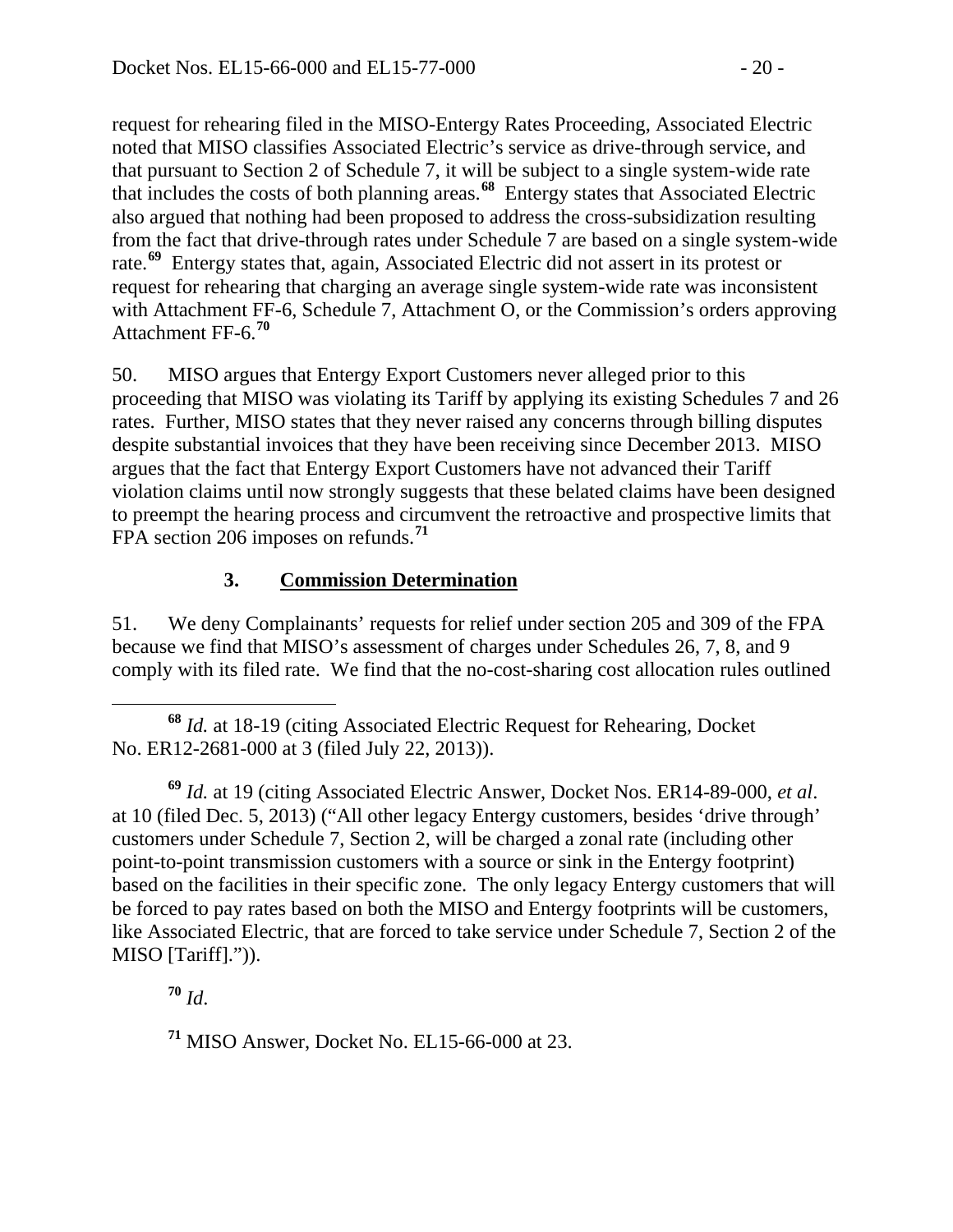in Attachment FF-6 do not apply to rates for through-and-out transmission service except as permitted under Schedule 26-A for Multi-Value Projects.

52. The cost allocation provisions of Attachment FF-6 make no reference to throughand-out service and do not specify how costs are to be allocated for transmission service reservations that sink outside of MISO. Rather, the Attachment FF-6 provisions apply to "load and/or pricing zones" in the Second Planning Area. For example, Attachment FF-6 provides:

- During the Second Planning Area's Transition Period, *Load and/or Pricing Zone(s) in the Second Planning Area* shall not be allocated any costs of any [MISO Transmission Expansion Plan] Projects. . . that were approved. . . before the commencement of the Second Planning Area's Transition Period.**[72](#page-20-0)**
- During the Second Planning Area's Transition Period, *Load and/or Pricing Zone(s) in the Second Planning Area* shall not be allocated any costs of any [MISO Transmission Expansion Plan] projects. . . approved . . . during the Second Planning Area's Transition Period and terminating exclusively in the First Planning Area.**[73](#page-20-1)**
- After the Second Planning Area's Transition Period, *Load and/or Pricing Zones(s) in the Second Planning Area* shall not be allocated any costs of any[Baseline Reliability Projects], [Generator Interconnection Projects], [Transmission Delivery Service Projects], or [Market Efficiency Projects] approved. . . during the Second Planning Area's Transition Period and terminating exclusively in the First Planning Area.**[74](#page-20-2)**

53. Additionally, the MISO-wide single system rates in Schedules 7, 8, and 26, which allocate the non-Multi-Value Project costs to through-and-out service were unchanged by the Entergy Cost Allocation Proceeding. Therefore, the single system-wide rates in these schedules are unaffected by Attachment FF-6. Accordingly, we disagree that the Tariff language supports Complainants' argument that MISO violated its filed rate.

<span id="page-20-0"></span>**<sup>72</sup>** MISO Tariff, Attachment FF-6, Section IV.A.1 (emphasis added).

<span id="page-20-1"></span>**<sup>73</sup>** *Id.* Section IV.A.2(b)(ii) (emphasis added).

<span id="page-20-2"></span>**<sup>74</sup>** *Id.* Section IV.B.2(a) (emphasis added).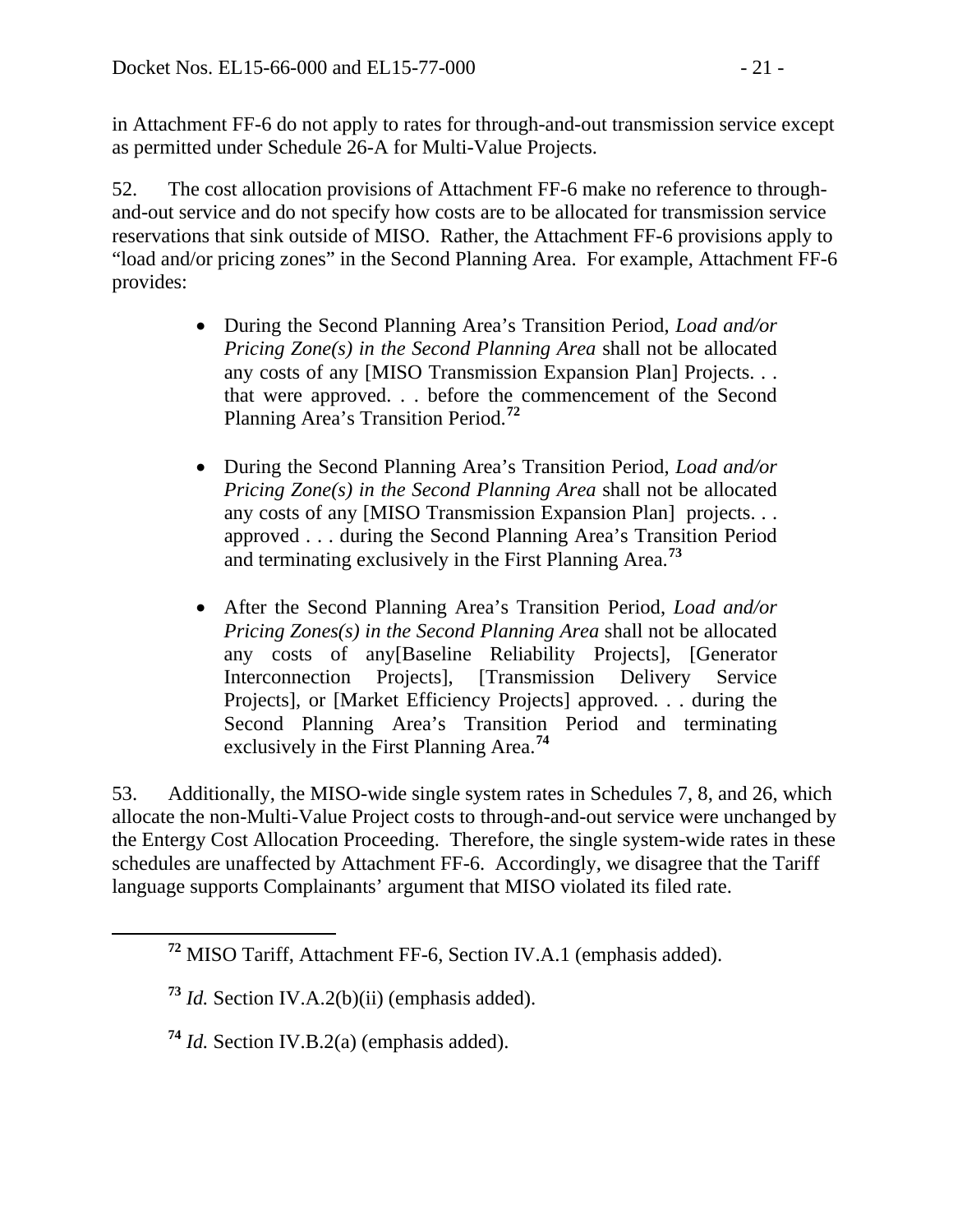54. We also disagree with Complainants' assertion that the Second Entergy Cost Allocation Order supports application of the Attachment FF-6 cost allocation provisions to through-and-out transactions. In the First Entergy Cost Allocation Order, the Commission required Tariff revisions explaining how the Schedule 26-A Multi-Value Project usage rate for each Planning Area would apply to export and wheel-through transactions.**[75](#page-21-0)** However, the Commission did not require further clarifying revisions to Schedule 26 regarding the proposed allocation of the cost of non-Multi-Value Projects.<sup>[76](#page-21-1)</sup> Arkansas Cooperative protested MISO's compliance filing to the First Entergy Cost Allocation Order, arguing that revisions should also be made to Schedule 26 to ensure that the cost allocation provisions of Attachment FF-6 would apply to export and wheelthrough transactions involving non-Multi-Value Projects. In the Second Entergy Cost Allocation Order, the Commission determined that the Arkansas Cooperative's arguments were beyond the scope of the required compliance filing and declined to require further Tariff changes.**[77](#page-21-2)** However, contrary to Complainants' assertions, the Commission did not make the finding that Attachment FF-6 applies to export and wheelthrough transactions "*even if* MISO is not making conforming changes to the relevant rate schedules."**[78](#page-21-3)** Instead, the Commission simply stated: "we note that Attachment FF-6 contains a thorough description of the allocation of non-[Multi-Value Project] costs, including provisions to ensure that the cost of non-[Multi-Value Projects] approved before or during the five-year transition period should not be shared between the Planning Areas unless the non-[Multi-Value Project] terminates in both Planning Areas."<sup>[79](#page-21-4)</sup>

#### **B. Alternative Request for Relief under FPA Section 206**

#### **1. Complaints**

<span id="page-21-0"></span>55. If the Commission determines that MISO's charges for through-and-out service are permitted by Attachment FF-6, Complainants request that the Commission institute a

**<sup>75</sup>** First Entergy Cost Allocation Order, 139 FERC ¶ 61,056 at P 201.

**<sup>76</sup>** *See* Second Entergy Cost Allocation Order, 141 FERC ¶ 61,128 at P 104.

**<sup>77</sup>** *Id.* P 108.

<span id="page-21-3"></span><span id="page-21-2"></span><span id="page-21-1"></span>**<sup>78</sup>** *See* Entergy Export Customers Complaint at 4 (citing Second Entergy Cost Allocation Order, 141 FERC ¶ 61,128 at P 108 (emphasis in original)).

<span id="page-21-4"></span>**<sup>79</sup>** Second Entergy Cost Allocation Order, 141 FERC ¶ 61,128 at P 108 (citing MISO Tariff, Attachment FF-6, Section IV.B.6-7).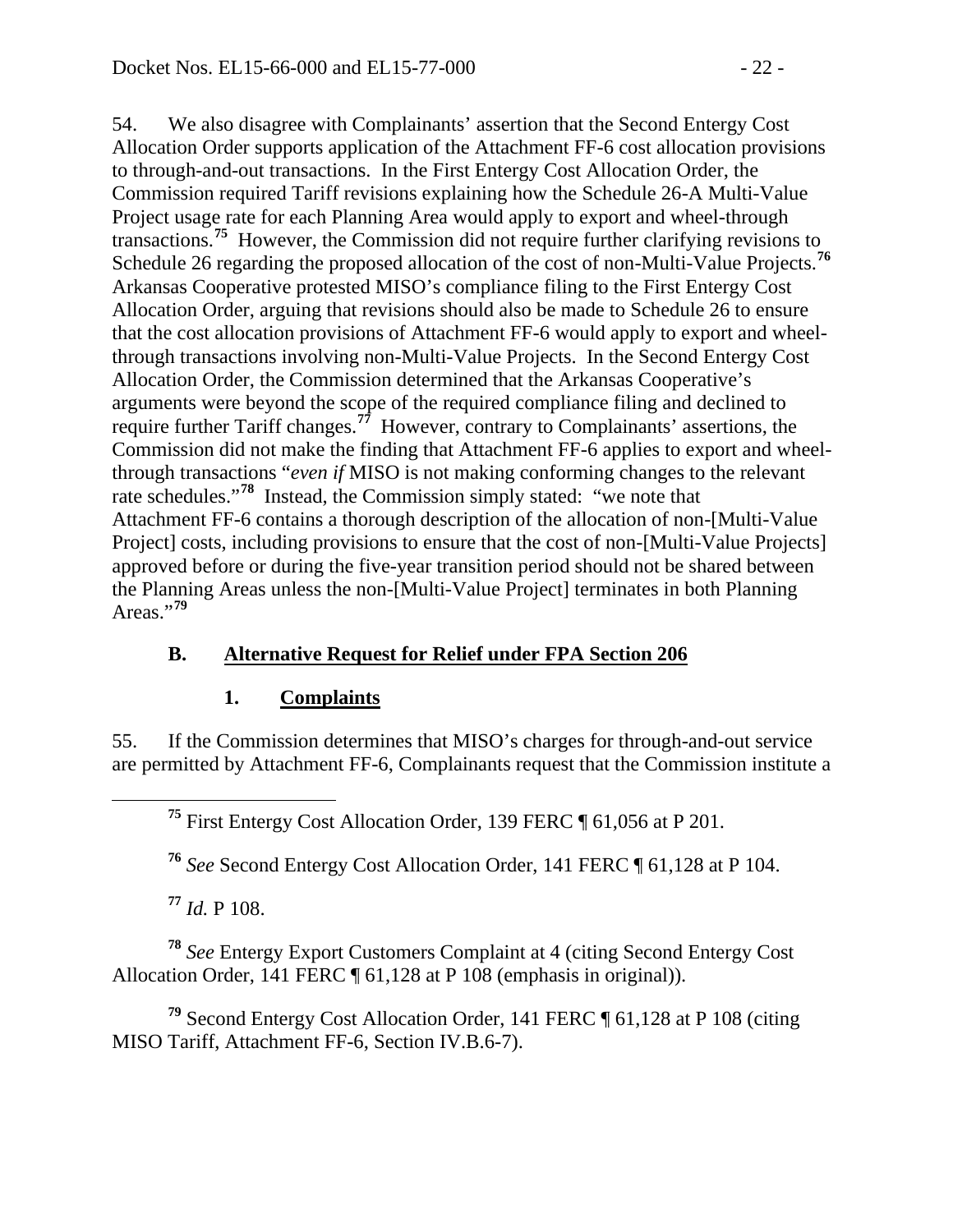new FPA section 206 investigation as to whether those charges are just and reasonable. According to Entergy Export Customers, MISO's proposed approach to applying a single regional through-and-out rate is inconsistent with cost causation principles articulated by the Commission in the Entergy Cost Allocation Orders. Morgan Stanley argues that the Schedule 7 charges are inconsistent with cost causation principles because they involve costs for facilities that have not been, and will not be, planned and built for the combined MISO Midwest and MISO South regions. Morgan Stanley adds that the two areas are not directly interconnected and that former Entergy point-to-point customers do not derive a "system-wide" benefit just because Entergy has joined MISO.**[80](#page-22-0)**

56. Morgan Stanley argues that allowing MISO to allocate to the former Entergy customers the costs of MISO Transmission Expansion Plan projects conceived prior to Entergy's integration, who did not cause these facilities to be built, and without any showing of associated benefits, would run contrary to Commission precedent regarding cost causation.**[81](#page-22-1)** For example, Morgan Stanley states that the no-cost-sharing rule is consistent with the U.S. Court of Appeals for the Seventh Circuit's decision in *ICC v. FERC*, where the court invalidated an inter-regional cost allocation where the applicants had failed to provide any empirical justification for the cost allocation. Similarly, Morgan Stanley states that in the Entergy Cost Allocation Proceeding, the applicants did not provide any empirical evidence or justification that the former-Entergy customers received any benefits from the MISO Midwest facilities. Morgan Stanley also points out that in *PJM*, the Commission rejected an argument that certain facilities should be "rolled into" a postage stamp rate in replacement of a license plate rate, which, Morgan Stanley argues, is akin to what MISO has done here. Further, Morgan Stanley states that in *AEP II*, the Commission recognized that mere coordination of generation dispatch across an RTO footprint does not justify forcing a single system-wide rate for transmission service, which, Morgan Stanley argues, is exactly the case from the MISO South region as distinguished from the MISO Midwest region.

57. Morgan Stanley also argues that MISO's cost assessments are unduly discriminatory because MISO is excluding MISO Midwest costs from transmission rates charged to former-Entergy customers that have a sink in MISO South but is not excluding such costs from former-Entergy customers that sink outside of MISO South. Further,

**<sup>80</sup>** Morgan Stanley Complaint at 13-14.

<span id="page-22-1"></span><span id="page-22-0"></span>**<sup>81</sup>** *Id.* at 11-15 (citing *ICC v. FERC*, 756 F.3d 556 (7th Cir. 2014) (*ICC v. FERC*); *PJM Interconnection, L.L.C.,* Opinion No. 494, 119 FERC ¶ 61,063 (2007) (*PJM*), *Am. Elec. Power Serv. Corp. v. Midwest Indep. Trans. Sys. Operator, Inc.*, 122 FERC ¶ 61,083, *order on reh'g*, 125 FERC ¶ 61,341 (*AEP II*) (2008); *Midwest Indep. Trans. Sys. Operator, Inc.*, 117 FERC ¶ 61,241 (2006) (*MISO*)).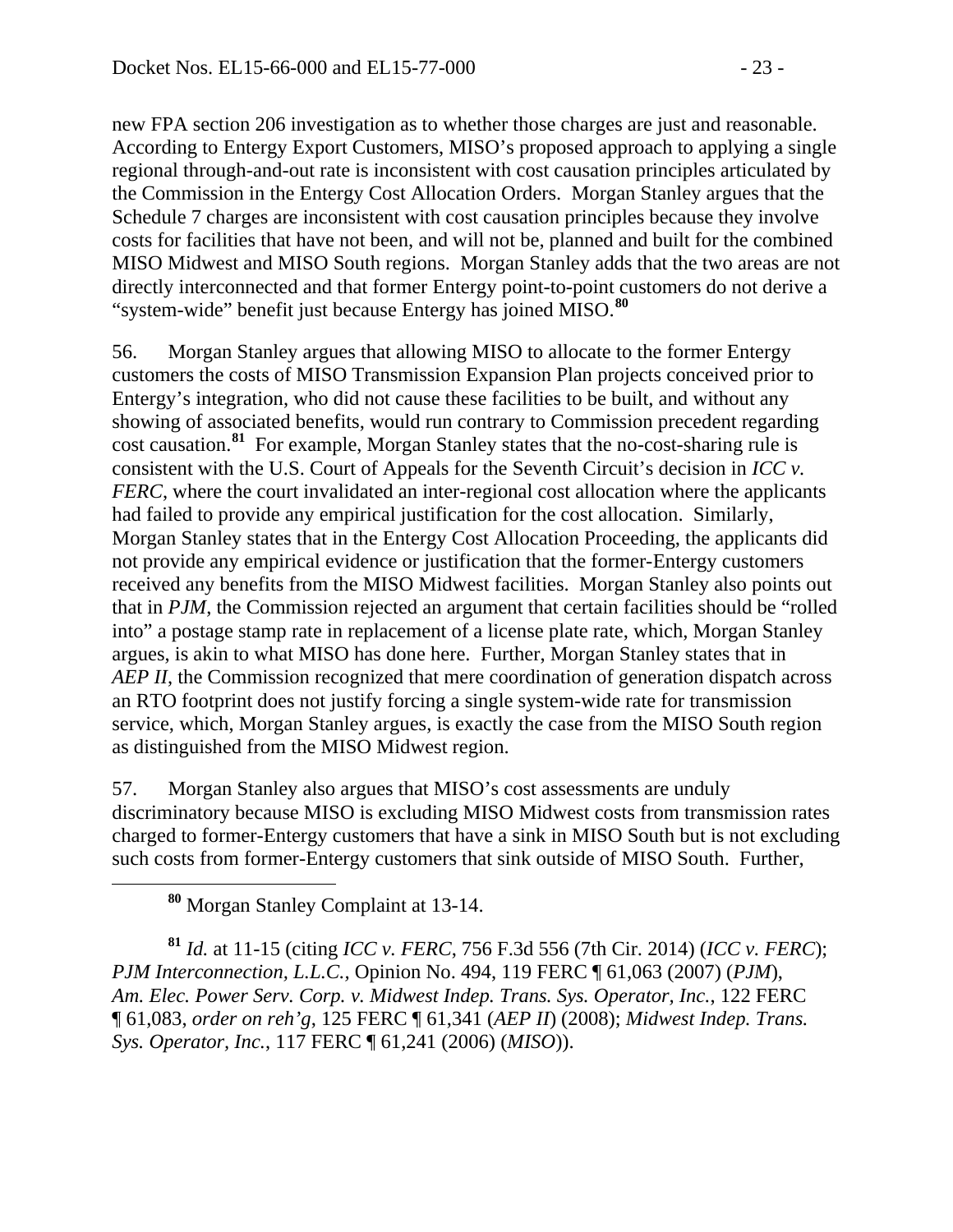Morgan Stanley states that MISO is treating customers that sink in SPP differently than those that sink in PJM Interconnection, L.L.C. (PJM) because customers with a sink in PJM are charged the same rates as customers with internal MISO sinks.**[82](#page-23-0)**

58. If the Commission establishes a new section 206 investigation, Entergy Export Customers request that such proceeding be consolidated with regional through-and-out rate issues in the MISO-Entergy Rates Proceeding pending in Docket Nos. ER13-948- 000, *et al.* However, Morgan Stanley requests that the Commission institute the FPA section 206 investigation in a separate proceeding.

59. Entergy Export Customers state that, because their arguments are presented in the context of an FPA section 206 proceeding for the first time in the instant complaint, FPA section 206 requires the Commission to set a new refund effective date. Entergy Export Customers cite *ENE v. Bangor Hydro-Electric Co.* for the proposition that the preexistence of similar FPA section 206 proceedings does not override FPA section 206's plain language requiring the Commission to set a new refund effective date with new refund periods when new arguments are advanced.**[83](#page-23-1)**

# **2. Responsive Pleadings**

# **a. Refund Relief**

60. MISO, Entergy, and the MISO Transmission Owners argue that the issue of the justness and reasonableness of the Schedules 7 and 8 through-and-out rates is already pending in the MISO-Entergy Rates Proceeding and should be resolved in that proceeding. MISO and Entergy contend that Complainants filed a duplicative complaint almost exactly 15 months after the refund effective date established in the Rates Rehearing Order in order to extend the refund protection beyond what is permitted by law.**[84](#page-23-2)** The MISO Transmission Owners add that allowing the complaints to proceed

**<sup>82</sup>** *Id.* at 16-17.

<span id="page-23-1"></span><span id="page-23-0"></span>**<sup>83</sup>** Entergy Export Customers Complaint at 39 n. 114 (citing *ENE v. Bangor Hydro-Electric Co.,* 151 FERC ¶ 61,125 (2015) (*ENE*)).

<span id="page-23-2"></span>**<sup>84</sup>** MISO Answer, Docket No. EL15-66-000 at 23-25; MISO Answer, Docket No. EL15-77-000 at 28-29; Entergy Protest, Docket No. EL15-66-000 at 28; Entergy Protest, Docket No. EL15-77-000 at 24-25.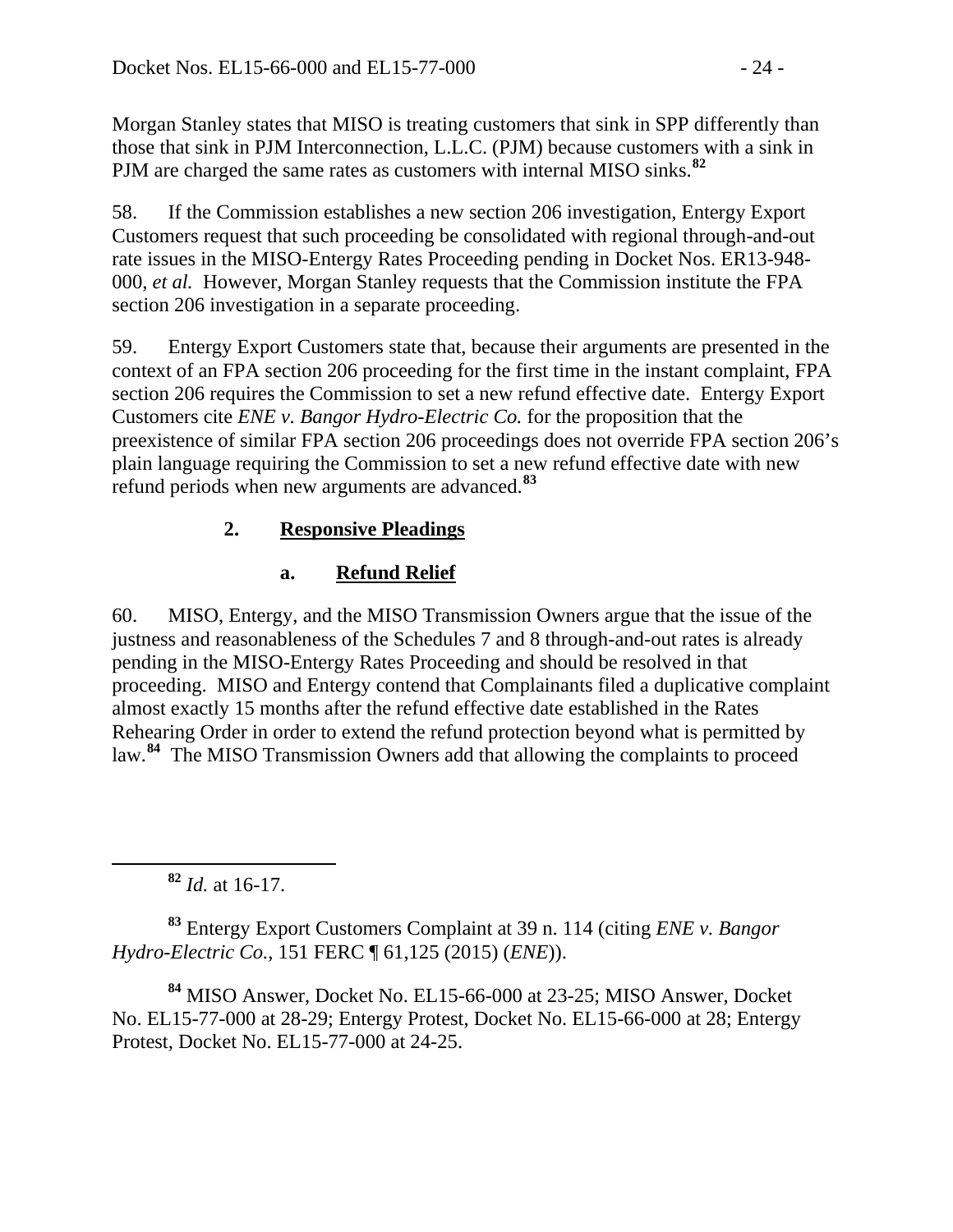would condone an attempt to circumvent congressionally-imposed limitations on the refund effective period for complaints brought under FPA section 206.**[85](#page-24-0)**

61. Entergy asserts that, under the Regulatory Fairness Act, absent dilatory behavior by the utility, refund protection for customers under FPA section 206 is limited to a single 15-month period.**[86](#page-24-1)** Entergy points out that Complainants do not allege that MISO or any MISO transmission owner has engaged in dilatory behavior in that proceeding.**[87](#page-24-2)** Entergy and the MISO Transmission Owners also state that the Commission rejects complaints that merely seek to relitigate the same issues raised in a prior case when the complainant does not present new analysis, new circumstances, or new, more current data.**[88](#page-24-3)** Entergy maintains that Complainants have not presented any new analysis or data.**[89](#page-24-4)**

62. Regarding Entergy Export Customers' Tariff violation claims (described above in section IV.A.2), MISO argues that the fact that Entergy Export Customers have not advanced their Tariff violation claims until now strongly suggests that these belated claims have been designed to preempt the hearing process and circumvent the retroactive and prospective limits that FPA section 206 imposes on refunds.

63. Entergy states that Complainants only identify two charges that they specifically argue are inconsistent with the MISO Tariff – the charges under Schedules 7 and 26.

<span id="page-24-1"></span>**<sup>86</sup>** Entergy Protest, Docket No. EL15-77-000 at 25 (citing Pub. L. No., 100-473, 102 Stat. 2299 (1988); 16 U.S.C. § 824e(b)); Entergy Protest, Docket No. EL15-77-000 at 28-29 (citing same).

<span id="page-24-2"></span>**<sup>87</sup>** Entergy Protest, Docket No. EL15-66-000 at 5; Entergy Protest, Docket No. EL15-77-000 at 5.

<span id="page-24-3"></span>**<sup>88</sup>** Entergy Protest, Docket No. EL15-77-000 at 28 (citing *EPIC Merchant Energy NJ/PA, L.P.*, 131 FERC ¶ 61,130, at P 20 (2010), *reh'g denied,* 136 FERC ¶ 61,041 (2011) (*EPIC Merchant Energy*)); MISO Transmission Owners Answer, Docket No. EL15-77-000 at 25 (citing *EPIC Merchant Energy*, 131 FERC ¶ 61,130; *People of the State of California, ex rel. Edmund G. Brown, Jr. v. Powerex Corp.*, 135 FERC ¶ 61,178, at P 72 (2011) *(California)*).

<span id="page-24-4"></span>**<sup>89</sup>** Entergy Protest, Docket No. EL15-77-000 at 28; Entergy Protest, Docket No. EL15-66-000 at 5.

<span id="page-24-0"></span>**<sup>85</sup>** MISO Transmission Owners Answer, Docket No. EL15-77-000 at 33-34; MISO Transmission Owners Answer, Docket No. EL15-66-000 at 28.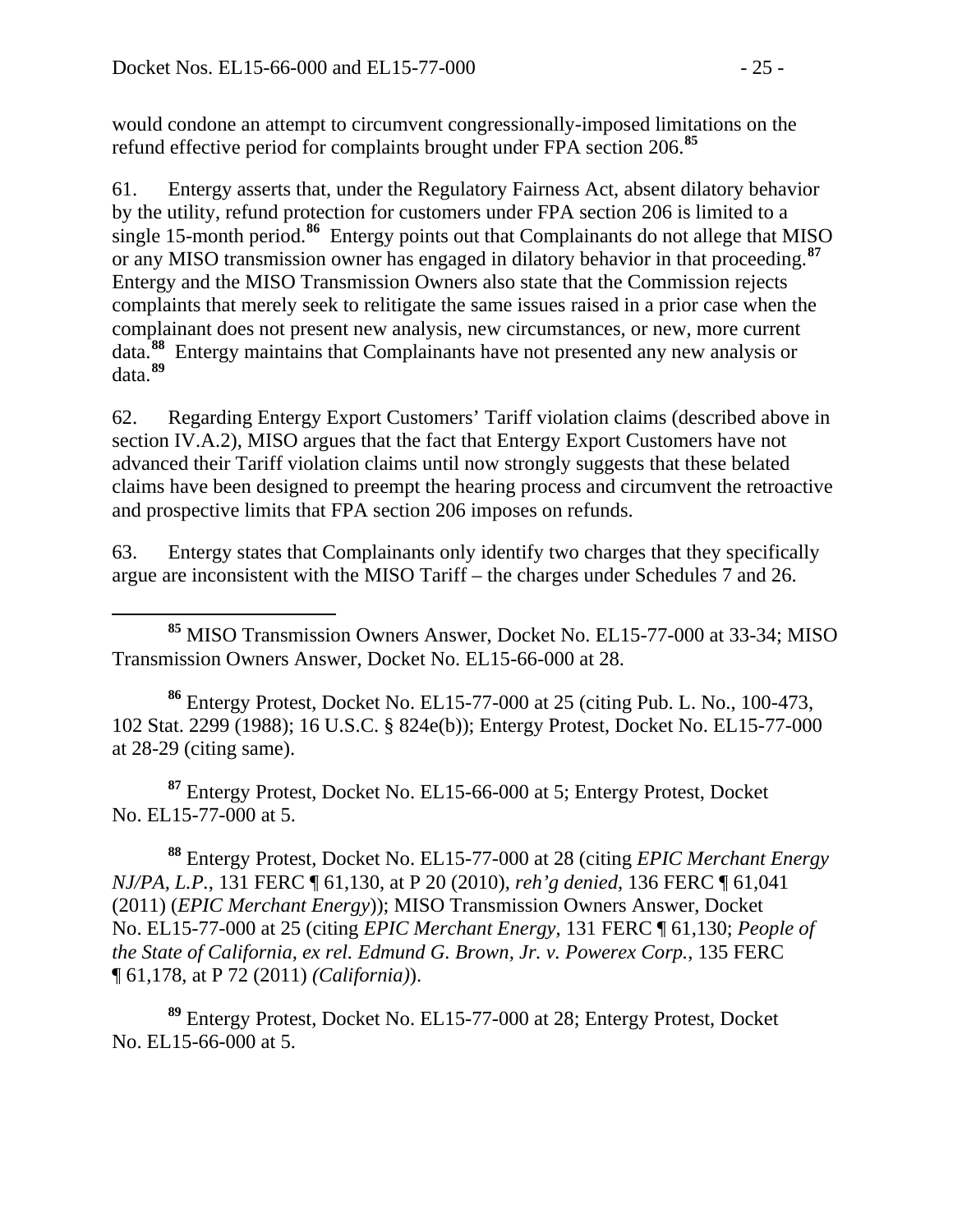Entergy therefore argues that Complainants' request for refunds should be limited to charges under those schedules.**[90](#page-25-0)**

#### **b. Cost Causation Arguments**

64. MISO Transmission Owners and Entergy contend that Morgan Stanley relies on inapposite precedent to support its claims regarding cost causation. For example, MISO Transmission Owners state that *ICC v. FERC* never addressed whether system-wide rates for export customers, like Morgan Stanley, were just and reasonable.**[91](#page-25-1)** Similarly, MISO Transmission Owners contend that the decisions in *PJM, AEP II*, and *MISO* never addressed the validity of system-wide rates for export and wheel-through customers.**[92](#page-25-2)** Entergy further notes that in *AEP II*, the Commission rejected an argument that zonal rates should be changed to a system-wide rate for transactions that cross RTOs but that for pricing purposes are treated the same as transactions that source and sink entirely in one RTO. Entergy maintains that as a result, each RTO continued to charge zonal rates for transmission services considered internal to the RTO and system-wide rates for transmission services treated as through-and-out service.**[93](#page-25-3)**

65. MISO and Entergy point out that, prior to Entergy's integration into MISO, Complainants' service was limited to the Entergy transmission system; now, however, Complainants may redirect points of receipt or delivery on a region-wide basis. They assert that the increased charges reflect these benefits of scope, as well as many other unique, defined benefits that a Day-2 market provides to its customers. Entergy adds that Complainants now can sell energy to a load-serving entity in the First Planning Area without paying multiple transmission charges. Entergy states that in the past, the Commission has explained that the scope of through-and-out service in RTOs justifies the

**<sup>90</sup>** Entergy Protest, Docket No. EL15-66-000 at 10.

<span id="page-25-1"></span><span id="page-25-0"></span>**<sup>91</sup>** MISO Transmission Owners Answer, Docket No. EL15-77-000 at 35-36 (citing *ICC v. FERC*, 756 F.3d 556).

<span id="page-25-2"></span>**<sup>92</sup>** *Id.* at 35-36 (citing *PJM,* 119 FERC ¶ 61,063; *AEP II*, 122 FERC ¶ 61,083; *MISO*, 117 FERC ¶ 61,241).

<span id="page-25-3"></span>**<sup>93</sup>** Entergy Protest, Docket No. EL15-66-000 at 37; Entergy Protest, Docket No. EL15-77-000 at 34.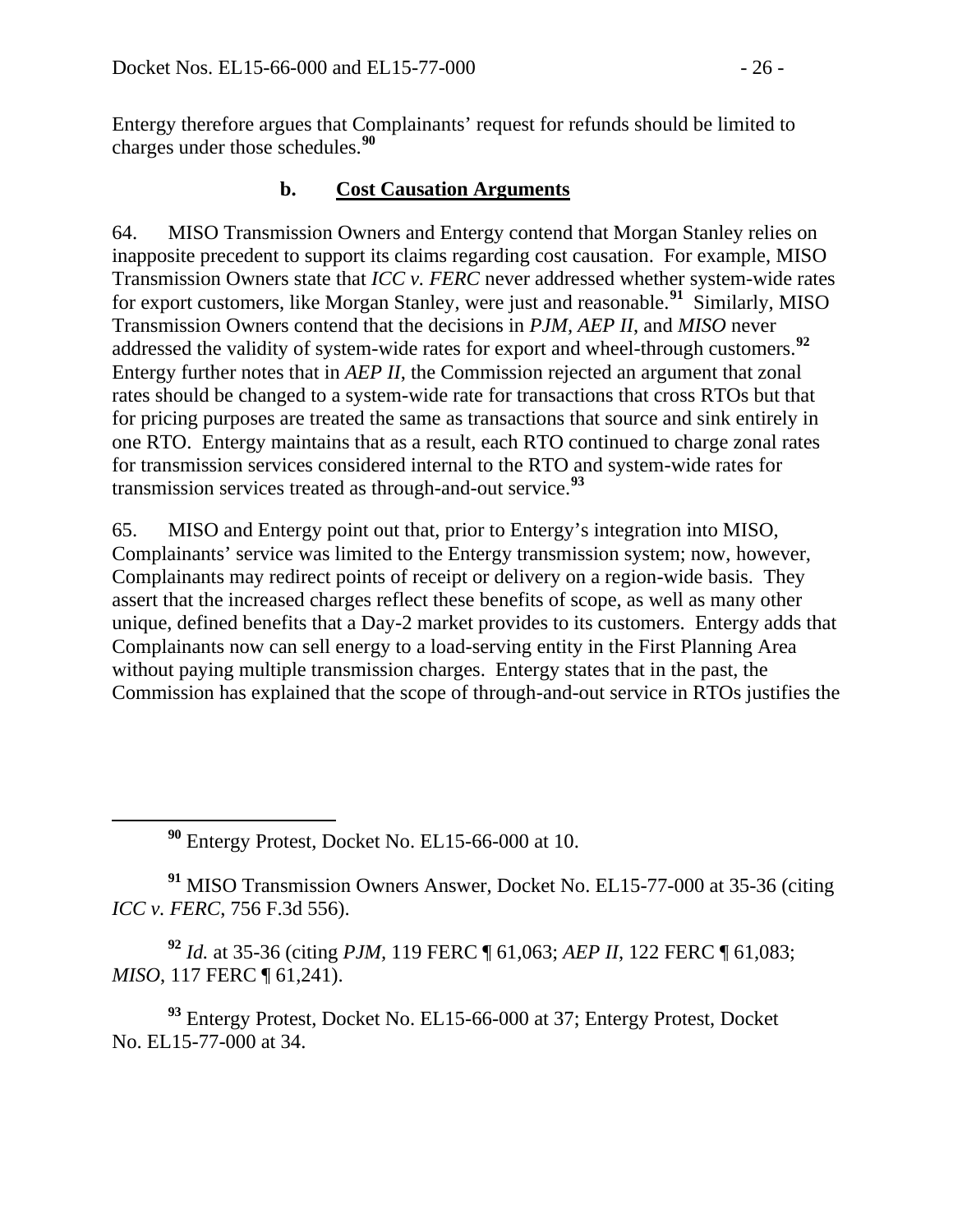use of a system-wide rate for such service, and Complainants have failed to provide a legitimate reason not to apply that policy here.**[94](#page-26-0)**

66. Entergy disputes the comparison Complainants make with regard to an increase in charges for long-term firm point-to-point transmission service. Complainants allege that before the Entergy Operating Companies integrated into MISO, the charges for long-term firm point to point transmission service amounted to \$1.78/kW-month, whereas Complainants state that the charges are now equal to \$3.45/kW-month. Entergy states that this comparison is not pertinent here, as Complainants are making a comparison to the Entergy Tariff prior to the Entergy Operating Companies' integration in MISO. At most, Entergy argues that the fairest comparison is between a charge of \$2.23/kW-month for through-and-out service, if that rate were based solely on the Entergy transmission system, and \$3.10/kW-month, which is the combined rate under Schedules 7 and 26 for through-and-out service.**[95](#page-26-1)**

67. MISO, MISO Transmission Owners, and Entergy argue that Morgan Stanley fails to account for the elimination of its pancaked rate arrangement due to Entergy's integration into MISO. MISO Transmission Owners contend that transmission charges for transactions under Morgan Stanley's transmission service agreement would have been higher had Entergy not joined MISO, thus making Morgan Stanley's claims of price increases and experienced harm misleading.**[96](#page-26-2)**

68. Finally, MISO Transmission Owners contend that Morgan Stanley knew in advance about Entergy's forthcoming integration into MISO when it signed its transmission service agreement in February of 2013, thus making Morgan Stanley's claims of unexpected application of MISO rates unfounded.

<span id="page-26-0"></span> **<sup>94</sup>** Entergy Protest, Docket No. EL15-66-000 at 5, 35 (citing *PJM Interconnection, L.L.C.*, 109 FERC ¶ 61,012 (*PJM/Dominion)*, *order on reh'g*, 110 FERC ¶ 61,234  $(2005)$ ).

<span id="page-26-1"></span>**<sup>95</sup>** Entergy Protest, Docket No. EL15-66-000 at 9-10; Entergy Protest, Docket No. EL15-77-000 at 9-11.

<span id="page-26-2"></span>**<sup>96</sup>** MISO Transmission Owners Answer, Docket No. EL15-77-000 at 13, 25. MISO Transmission Owners note that, while they do not have access to Morgan Stanley's invoices or remittances, a straightforward reading of Morgan Stanley's transmission service agreement and applicable tariff provisions demonstrate that Morgan Stanley's transaction costs are almost certainly lower than they would have been had Entergy not joined MISO. *Id*. at 25.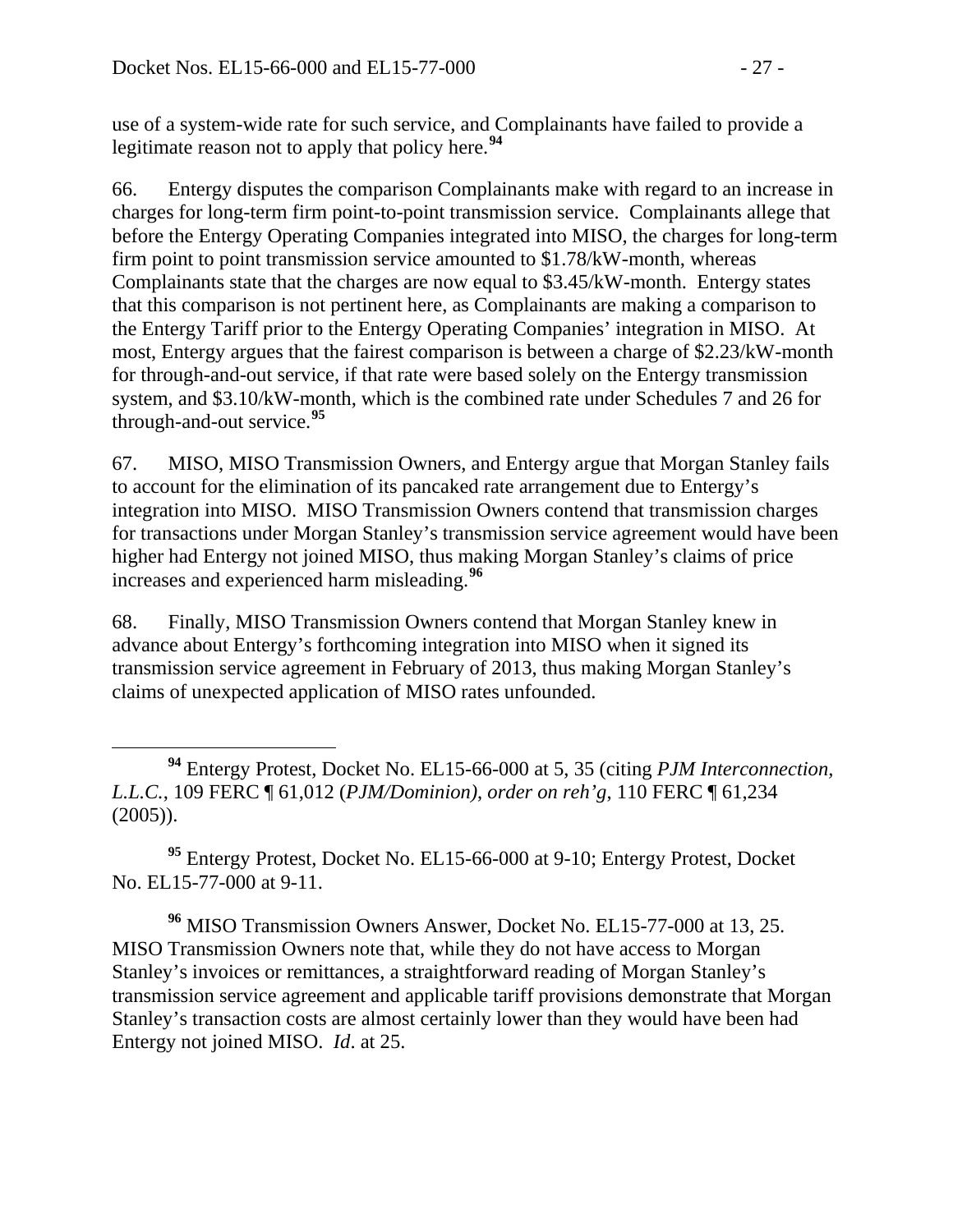#### **c. Undue Discrimination**

69. MISO and Entergy state that the purpose of applying an average system-wide rate to through-and-out service is to treat all competitors for a specific load the same. In MISO's view, Complainants are asking the Commission to grant them a preferential rate not available to other similarly-situated customers.<sup>[97](#page-27-0)</sup> Entergy adds that if different customers received different rates for through-and-out service, as Complainants seek, the goal to treat all competitors seeking to serve load outside of MISO the same would be undermined.**[98](#page-27-1)**

70. MISO Transmission Owners and Entergy contend that the Commission already determined in the MISO-Entergy Rates Order that application of system-wide rates to export and wheel-through customers is not unduly discriminatory.<sup>[99](#page-27-2)</sup> Entergy states that the Commission explained that through-and-out service differs from service to loads within MISO, and therefore the rates for those services do not need to be the same.**[100](#page-27-3)** Entergy states that because all transmission customers that take through-and-out service from MISO are charged the same rate, comparability is assured.**[101](#page-27-4)**

71. MISO Transmission Owners also argue that Morgan Stanley fails to support its claim of discrimination against SPP-sinking transactions.**[102](#page-27-5)** MISO Transmission Owners

<span id="page-27-0"></span> **<sup>97</sup>** MISO Answer, Docket No. EL15-66-000 at 28; MISO Answer, Docket No. EL15-77-000 at 31.

**<sup>98</sup>** Entergy Protest, Docket No. EL15-66-000 at 38.

<span id="page-27-2"></span><span id="page-27-1"></span>**<sup>99</sup>** MISO Transmission Owners Answer, Docket No. EL15-77-000 at 40 (citing MISO-Entergy Rates Order, 143 FERC ¶ 61,257 at P 171); Entergy Protest, Docket No. EL15-66-000 at 25-26 (citing same); Entergy Protest, Docket No. EL15-77-000 at 35 (citing same).

<span id="page-27-3"></span>**<sup>100</sup>** Entergy Protest, Docket No. EL15-66-000 at 39 (citing MISO-Entergy Rates Order, 143 FERC ¶ 61,257 at P 171; *PJM/Dominion*, 109 FERC ¶ 61,012 at P 37 (rejecting claim of undue discrimination)); Entergy Protest, Docket No. EL15-77-000 at 35 (citing same).

<span id="page-27-5"></span><span id="page-27-4"></span>**<sup>101</sup>** *Id.* (citing MISO-Entergy Rates Order, 143 FERC ¶ 61,257 at P 171); Entergy Protest, Docket No. EL15-77-000 at 36 (citing MISO-Entergy Rates Order, 143 FERC ¶ 61,257 at P 171).

**<sup>102</sup>** MISO Transmission Owners Answer, Docket No. EL15-77-000 at 41.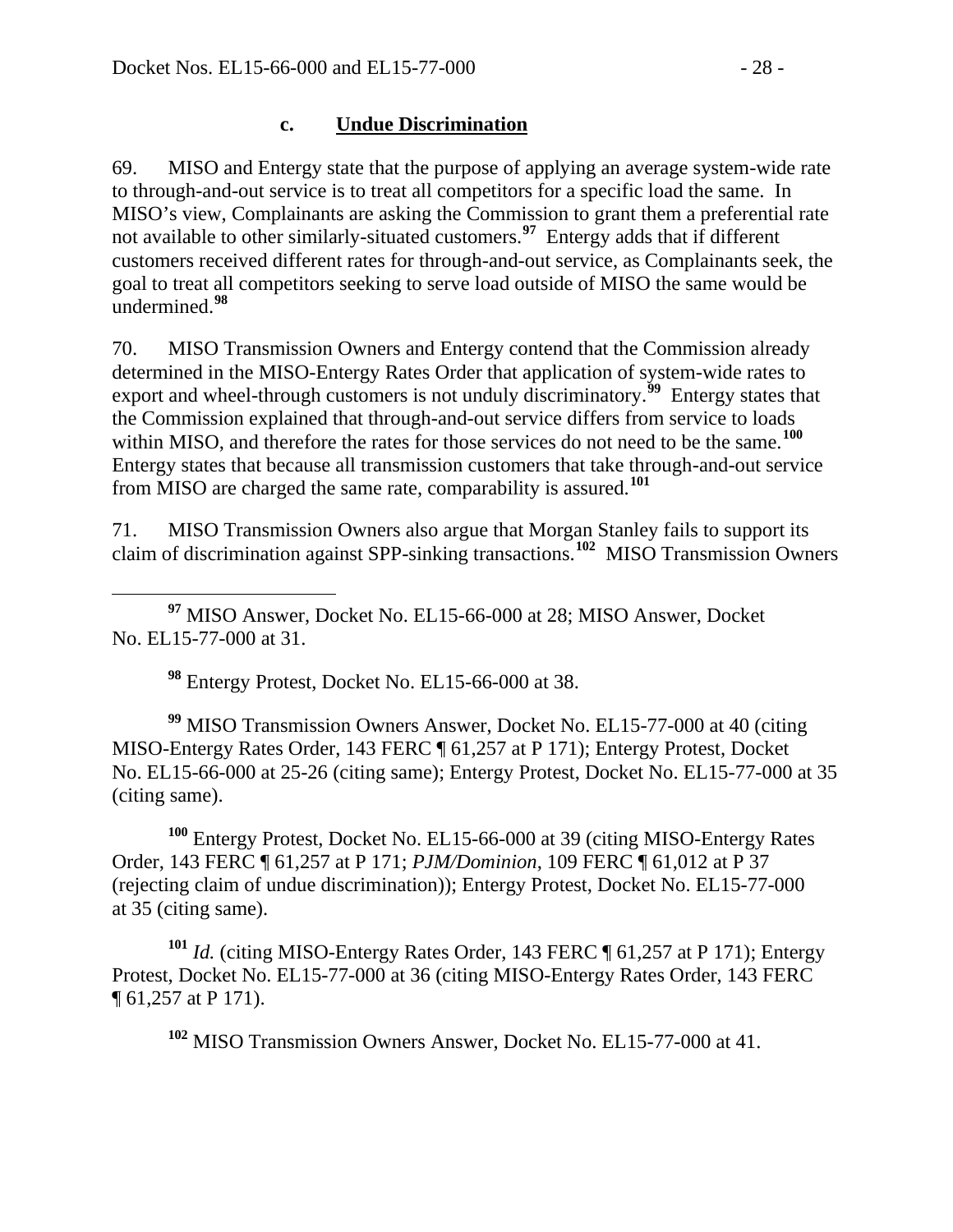add that Morgan Stanley's argument on this point is oddly misplaced given that Morgan Stanley's transmission service agreement sinks in Southern Company, which is not a part of SPP or any RTO.

#### **d. Procedural Deficiency of the Complaints**

72. MISO asserts that Morgan Stanley has failed to include invoices comparing its costs before and after Entergy's integration into MISO, as well as other supporting documentation, thereby failing to provide a "good faith estimate" of its alleged "rate increase," creating both a procedural barrier to its complaint and a substantive deficiency demonstrating that Morgan Stanley has not established its *prima facie* case required under FPA section 206.**[103](#page-28-0)** MISO Transmission Owners add that Morgan Stanley's failure to provide adequate documentation frustrates the parties' ability to respond to allegations in the Complaint, and that the Commission has dismissed complaints that fail to include adequate documentation.**[104](#page-28-1)**

73. MISO Transmission Owners argue that it would be contrary to Commission policy to reward Morgan Stanley when it has consistently failed to participate in relevant proceedings and is raising duplicative matters that the Commission has elsewhere set for hearing. MISO Transmission Owners assert that Morgan Stanley is a sophisticated entity and repeat player in proceedings before the Commission that avoided participating in numerous proceedings related to Entergy's integration into MISO.<sup>[105](#page-28-2)</sup> MISO Transmission Owners allege that Morgan Stanley sat on its rights until a new opportunity – the Entergy Export Customers Complaint – revealed a means for Morgan Stanley to further reduce its costs. MISO Transmission Owners assert that Commission policy disfavors relitigation of issues that were, or could have been, addressed in earlier proceedings.<sup>[106](#page-28-3)</sup> MISO Transmission Owners state that in the absence of a demonstration

**<sup>103</sup>** MISO Answer, Docket No. EL15-77-000 at 24-25.

<span id="page-28-1"></span><span id="page-28-0"></span>**<sup>104</sup>** MISO Transmission Owners Answer, Docket No. EL15-77-000 at 14-15 (citing, *e.g.*, *Chevron Prods. Co. v. SFPP, L.P.*, 99 FERC ¶ 61,196, at 61,816 (2002)).

<span id="page-28-2"></span>**<sup>105</sup>** *Id.* at 27-34. *See also* Entergy Answer, Docket No. EL15-77-000 at 31 (noting that Morgan Stanley had ample opportunity to intervene as a participant in the MISO-Entergy Rates Proceeding).

<span id="page-28-3"></span>**<sup>106</sup>** *Id.* at 29 (citing *ISO New England, Inc.*, 123 FERC ¶ 61,290 (2008), *remanded on other grounds sub nom. PSEG Energy Resources & Trade LLC v. FERC*, 665 F.3d 203 (D.C. Cir. 2011); *NSTAR Elec. Co. v. ISO New England, Inc.*, 120 FERC ¶ 61,261, at P 33 (2007); *Alamito Co.*, 43 FERC ¶ 61,274, at 61,753 (1988), *denying reconsideration and granting clarification of* 41 FERC ¶ 61,312 (1987)).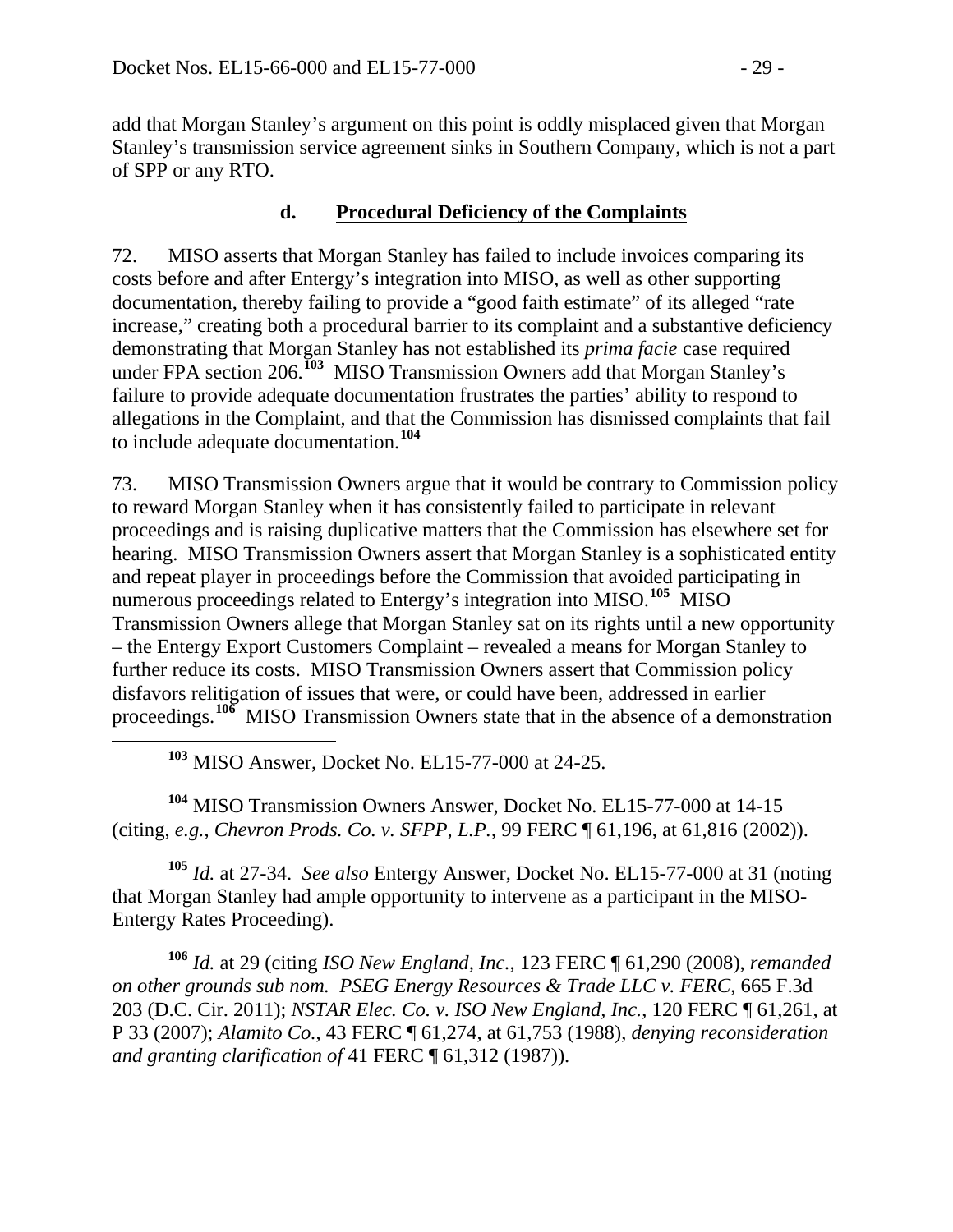that Entergy Export Customers will be unable to obtain relief in Docket No. EL14-19-000 or that there has been a material change in circumstances warranting a new complaint, Commission precedent dictates that the Entergy Export Customers Complaint must be denied.**[107](#page-29-0)**

74. MISO, MISO Transmission Owners, and Entergy claim that the FPA section 206 investigation in Docket No. EL14-19-000 does not encompass the through-and-out rate in Schedule 26. However, they argue that any attempt to challenge the Schedule 26 through-and-out rate in the instant proceeding is an impermissible collateral attack on the Commission's determinations in the Entergy Cost Allocation Proceeding and the MISO-Entergy Rates Proceeding.**[108](#page-29-1)** Entergy states that the Commission should reject Complainants' attempt to raise issues related to Schedule 26 here as contrary to sound administrative practice.**[109](#page-29-2)** Entergy states that Complainants have had ample opportunity to raise concerns related to Schedule 26 but have failed to preserve their arguments in the appropriate dockets. MISO Transmission Owners argue that circumstances have not materially changed with regard to Schedule 26 or supporting calculations in Attachments GG and FF-6, and therefore a revisiting of the Commission's decision is not warranted.**[110](#page-29-3)**

#### **3. Commission Determination**

75. We deny Complainants' alternative request for an FPA section 206 investigation regarding the Schedules 7, 8, and 26 through-and-out rates because we find that the justness and reasonableness of these rate schedules are already being addressed in the section 206 proceeding established in Docket No. EL14-19-000, which was consolidated with the MISO-Entergy Rates Proceeding. We therefore will not address Complainants'

<span id="page-29-1"></span><span id="page-29-0"></span>**<sup>108</sup>** *See* MISO Answer, Docket No. EL15-66-000 at 26-27; MISO Answer, Docket No. EL15-77-000 at 22-23; MISO Transmission Owners Answer, Docket No. EL15-77- 000 at 29-30; MISO Transmission Owners Answer, Docket No. EL15-66-000 at 29-32; Entergy Answer, Docket No. EL15-77-000 at 30-31; Entergy Answer, Docket No. EL15- 66-000 at 33-35.

<span id="page-29-2"></span>**<sup>109</sup>** Entergy Protest, Docket No. EL15-66-000 at 5; Entergy Protest, Docket No. EL15-77-000 at 6.

<span id="page-29-3"></span>**<sup>110</sup>** MISO Transmission Owners Answer, Docket No. EL15-77-000 at 30 (citing *Cent. Vt. Pub. Serv. Corp.*, 123 FERC ¶ 61,128, at P 35 (2008)); MISO Transmission Owners Answer, Docket No. EL15-66-000 at 31.

**<sup>107</sup>** MISO Transmission Owners Answer, Docket No. EL15-66-000 at 24-25.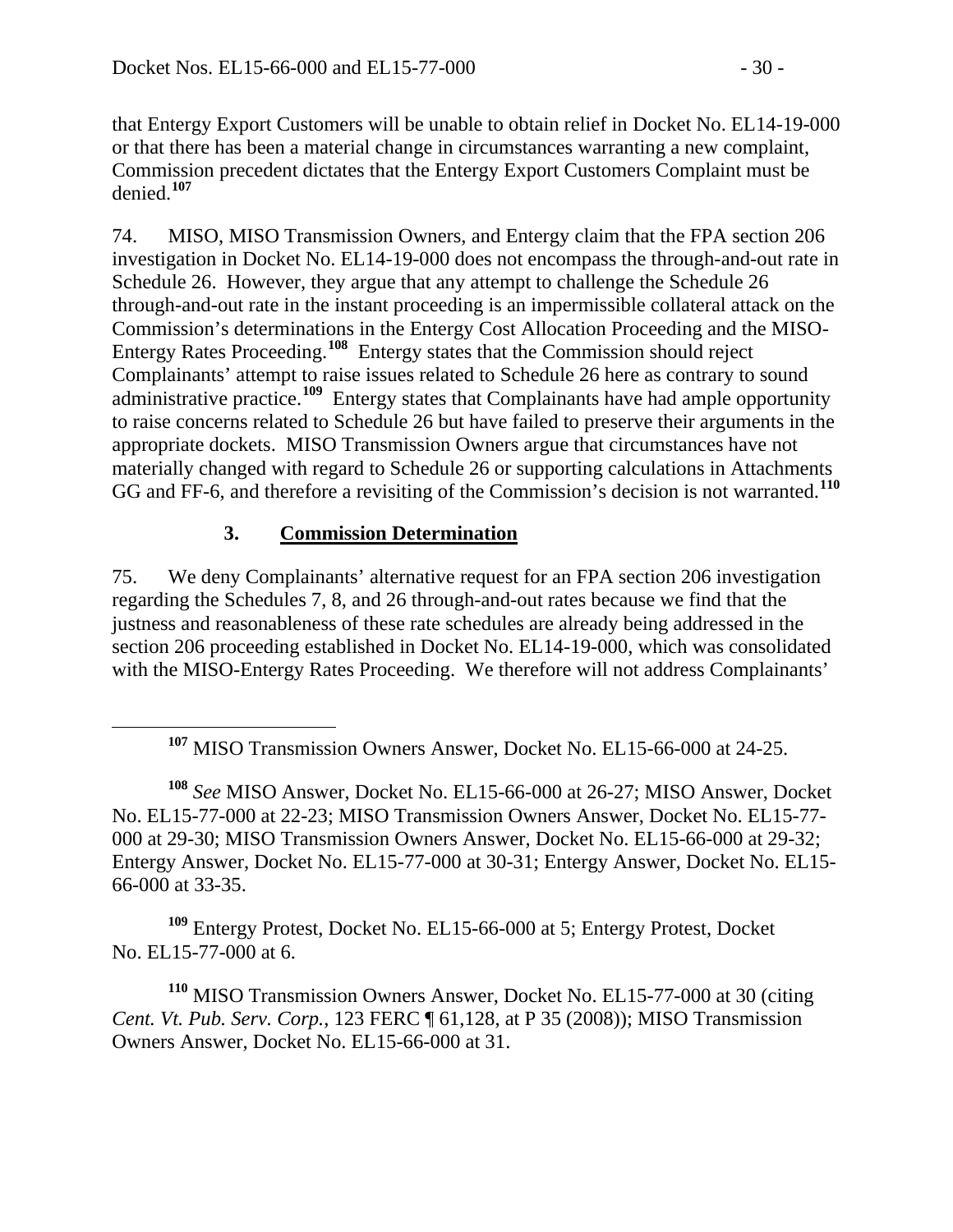arguments regarding cost causation and undue discrimination with respect to these through-and-out rates.

76. MISO, Entergy, and MISO Transmission Owners contend that the FPA section 206 investigation in Docket No. EL14-19-000 encompasses the through-and-out rate in Schedules 7 and 8, but not the Schedule 26 rate because, according to MISO, no parties in the MISO-Entergy Rates Proceeding referenced Schedule 26 in their protests regarding regional through-and-out rate issues.**[111](#page-30-0)** We disagree with the assertion that Schedule 26 is not encompassed in Docket No. EL14-19-000. In the MISO-Entergy Rates Proceeding, Associated Electric raised concerns about the point-to-point transmission rates across Entergy's transmission system (now MISO South) and requested that the Commission confirm that ITC and MISO would apply the Entergy transition plan for both Multi-Value Project and non-Multi-Value Project network upgrade costs, which would include the Schedule 26 through-and-out rate charge. **[112](#page-30-1)** The Commission initially denied Associated Electric's request as beyond the scope of the MISO-Entergy Rates Proceeding**[113](#page-30-2)** but subsequently reconsidered this finding in the Rates Rehearing Order, stating: "Upon further consideration, we find that MISO's proposed regional through-and-out rate for service over the transmission system in the MISO South region raises issues of material fact that cannot be resolved based on the record before us, and therefore we grant rehearing and will institute hearing and settlement judge procedures to address these issues."**[114](#page-30-3)** Because Schedule 26 addresses through-and-out-rates, the issues set for hearing included the MISO-wide single-system through-and-out rates contained in Schedules 7, 8, *and* 26.

77. Commission precedent prohibits the filing of successive complaints that seek to re-litigate the same issue absent new evidence or changed circumstances. For example, in *Allegheny Electric Cooperative v. Niagara Mohawk Power Corp.*, **[115](#page-30-4)** the Commission dismissed a complaint that was identical in all relevant aspects to another complaint filed three weeks earlier that raised no new factual or legal allegations but was instead

**<sup>111</sup>** MISO Answer, Docket No. EL15-66-000 at 26.

<span id="page-30-2"></span><span id="page-30-1"></span><span id="page-30-0"></span>**<sup>112</sup>** MISO-Entergy Rates Order, 143 FERC ¶ 61,257 at P 168; Associated Electric Protest, Docket No. ER12-2681-000 at 5-6 (filed Jan. 22, 2013).

**<sup>113</sup>** MISO-Entergy Rates Order, 143 FERC ¶ 61,257 at P 171.

**<sup>114</sup>** Rates Rehearing Order, 146 FERC ¶ 61,111 at P 75.

<span id="page-30-4"></span><span id="page-30-3"></span>**<sup>115</sup>** *Allegheny Electric Cooperative, Inc. v. Niagara Mohawk Power Corp.*, 58 FERC ¶ 61,096, at 61,349 (1992).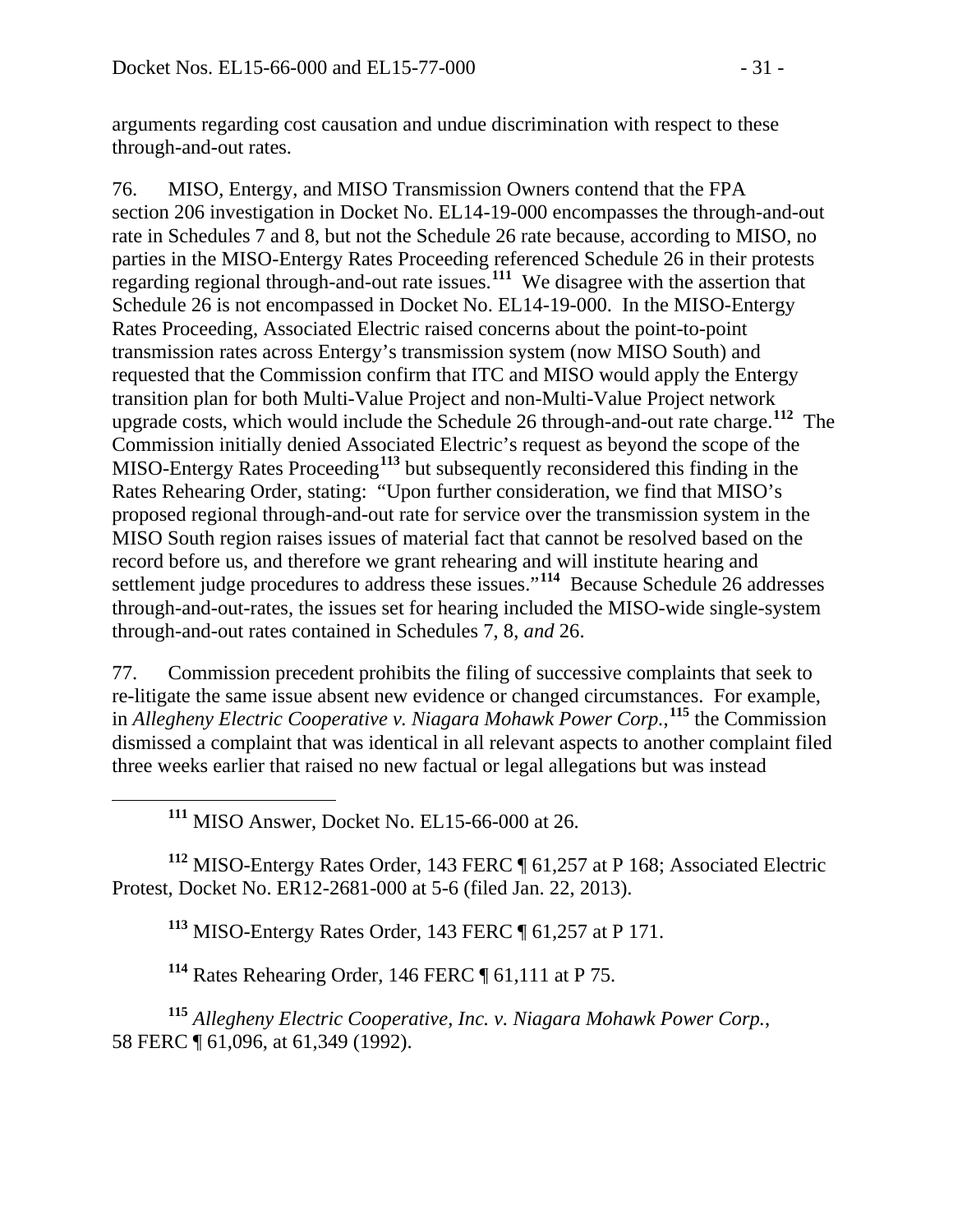intended to thwart Congress' intent in establishing the limited 15-month refund protection period if different refund effective dates were established. Similarly, in *EPIC*  Merchant Energy,<sup>[116](#page-31-0)</sup> the Commission rejected a second complaint filed over two years after the first complaint where second complainant sought to re-litigate the same issues raised in the prior complaint, citing no new evidence or changed circumstances, and a second refund date was unnecessary because relief was already granted for the period after the second complaint was filed. Further, in *California* the Commission rejected a request to open a new complaint proceeding responding to issues already being addressed in another proceeding, and otherwise found that the relief requested was not available because it was time-barred under FPA section 206, and the complainant was not entitled to the requested relief under FPA section 309.**[117](#page-31-1)** Like the complainants in those cases, Entergy Export Customers and Morgan Stanley are attempting to re-litigate issues that are being addressed elsewhere without presenting any new evidence or changed circumstances. Therefore, we agree with MISO and protestors that the instant complaints are duplicative and do not justify an extension of the 15-month refund period established in Docket No. EL14-19-000.

78. We are unpersuaded by Morgan Stanley's argument that a new complaint is justified due to different factual circumstances. According to Morgan Stanley, these new facts include: (1) the assessment of actual charges by MISO (as opposed to other proceedings that were initiated before the Entergy integration); and (2) the failure of the Entergy-ITC Transaction to close. However, contrary to these representations, the current factual environment is in fact unchanged from the Rates Rehearing Order instituting the FPA section 206 investigation because, at that time: (1) Entergy had already integrated into MISO as of December 19, 2013, such that Complainants had become subject to actual charges for through-and-out transmission; and (2) Complainants and the Commission were on notice that the Entergy-ITC Transaction had failed.**[118](#page-31-2)**

79. Similarly unavailing is the assertion that a new refund effective date is warranted because this is the first opportunity Complainants have had to raise their arguments in the current factual environment (i.e., after Entergy's integration into MISO and after the Entergy-ITC Transaction had failed). The parties to the Docket No. EL14-19-000 FPA section 206 proceeding, which include Entergy Export Customers, will have the

**<sup>116</sup>** *EPIC Merchant Energy*, 131 FERC ¶ 61,130 at P 20.

**<sup>117</sup>** *California*, 135 FERC ¶ 61,178 at P 71.

<span id="page-31-2"></span><span id="page-31-1"></span><span id="page-31-0"></span>**<sup>118</sup>** The Notice of Termination was filed prior to the Rates Rehearing Order. *See* n.19, *supra*.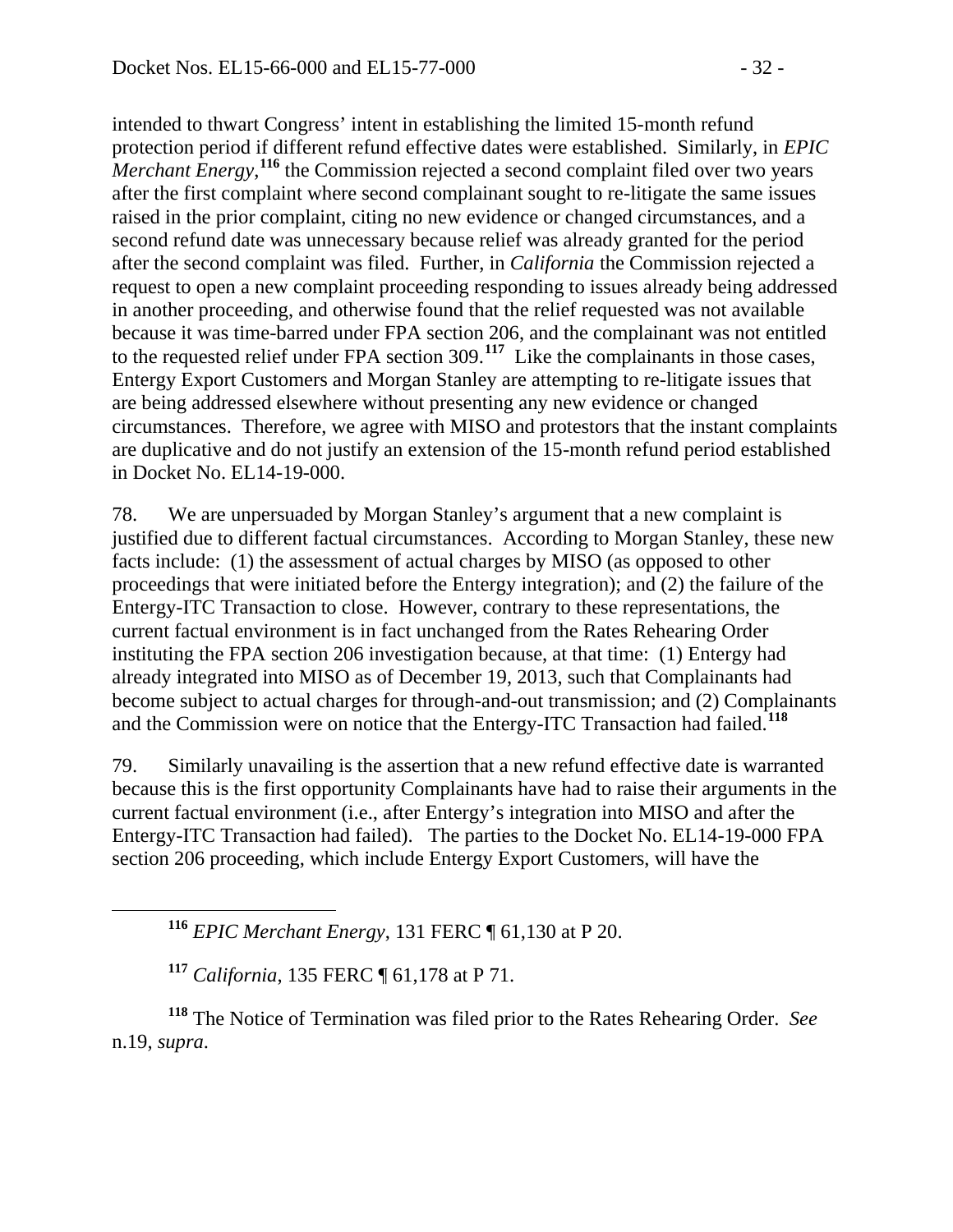opportunity to present their arguments in that proceeding.**[119](#page-32-0)** Moreover, Complainants have not cited any changed circumstances that would affect consideration of the issue set for hearing in Docket No. EL14-19-000 and the issue Complainants seek to raise here, which is whether the through-and-out rates are just and reasonable.

80. Although the Commission has allowed successive return on equity (ROE) complaints, <sup>[120](#page-32-1)</sup> those cases are distinguishable from the instant complaints. For example, in accepting a second complaint concerning the MISO ROE, the Commission noted that it has previously allowed successive complaints where there is a new analysis.**[121](#page-32-2)** The Commission found that the complainants in that second MISO ROE case submitted a new, updated discounted cash flow analysis, resulting in a different ROE. The just and reasonable ROE can change over time, as can the just and reasonable level for any fixed or stated rate component, and analyses of data for different test periods can support different ROEs. By contrast, in the instant complaints, the issue is the justness and reasonableness of the MISO regional through-and-out rate *methodology*, as applied to determine charges for customers that had traditionally used only Entergy facilities for their through-and-out service. Complainants argue that the MISO regional through-andout rates as applied to their transactions are unjust and unreasonable for essentially the same legal and policy reasons that caused the Commission to establish the proceeding in Docket No. EL14-19-000. Complainants allege that the rate is unjust and unreasonable based on an increase in recent billings. However, we find that this does not constitute a

<span id="page-32-0"></span> **<sup>119</sup>** Morgan Stanley had the opportunity to intervene in Docket No. EL14-19-000 but did not seek to do so.

<span id="page-32-1"></span>**<sup>120</sup>** *See Golden Spread Electric Cooperative, Inc. v. Southwestern Public Service Co.*, 151 FERC  $\P$  61,126 (2015) (allowing new complaint because it was based on financial data from a different six-month period and produced a different proxy group, which constituted different factual circumstances); *see also ENE v. Bangor Hydro-Electric Co.*, 151 FERC ¶ 61,125 (2015).

<span id="page-32-2"></span>**<sup>121</sup>** *Arkansas Elec. Coop. Corp. v. ALLETE, Inc.*, 151 FERC ¶ 61,219, at P 49 (2015) (citing *Consumer Advocate Div. of the Pub. Serv. Comm'n of W.V.*, 67 FERC ¶ 61,288, at 62,000 (1994) (*Consumer Advocate I)*; *Southern Co. Servs., Inc.*, 68 FERC ¶ 61,231 (1994) (*Southern Co. I)*, *order on reh'g*, 83 FERC ¶ 61,079 (1998) (*Southern Co. II)*; *see also San Diego Gas & Elec. v. Public Serv. Co. of New Mexico,* 85 FERC ¶ 61,414 (1998), *reh'g denied*, 86 FERC ¶ 61,253 (1999), *reh'g denied*, 95 FERC ¶ 61,073 (2001). *But see EPIC Merchant Energy*, 131 FERC ¶ 61,130 (rejecting the "pancaked" complaint, by distinguishing it from the complaints in *Consumer Advocate I*, *Southern Co. II*, and *San Diego Gas & Elec*)).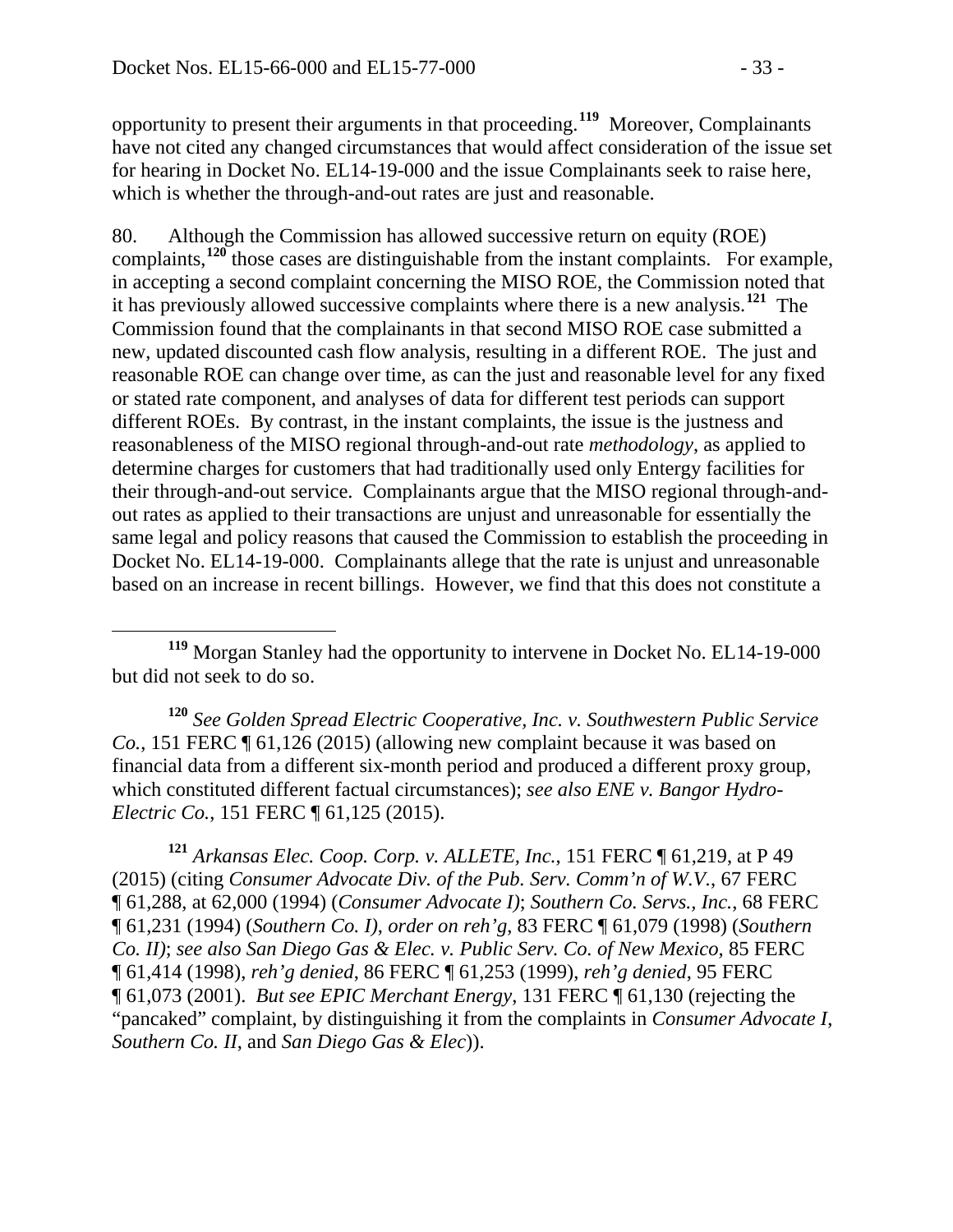new argument, and it does not change their fundamental argument as to why they believe that the rate is unjust and unreasonable (i.e., that the regional through-and-out rate *methodology*, as applied to their transactions, violates cost causation principles), which is the same issue being investigated in Docket No. EL14-19-000.**[122](#page-33-0)**

# **C. MISO and SPP Seams Issues**

## **1. Arkansas Cooperative's Comments**

81. Arkansas Cooperative argues that the concerns raised by Entergy Export Customers and Morgan Stanley could be mitigated by the Commission addressing the RTO scope and configuration requirements.**[123](#page-33-1)** In particular, Arkansas Electric states that Entergy's integration into MISO was undertaken without a determination that the configuration of the enlarged MISO would "internalize loop flow" or "eliminate[e] pancaked transmission rates within the broadest possible energy trading area," as required by Order No. 2000.**[124](#page-33-2)** Whether addressed in this docket as a means to mitigate Complainants' concerns or in an entirely new docket, Arkansas Cooperative requests that the Commission: (1) order MISO and SPP to eliminate rate pancaking for transactions that cross the seam between MISO and SPP; and (2) order MISO and SPP to modify their joint planning process to specifically address the needs of entities that must serve load on both sides of the SPP/MISO seam.

### **2. Commission Determination**

82. We dismiss Arkansas Cooperative's concerns as to loop flow and pancaked transmission rates as beyond the scope of this proceeding. These concerns were not raised by the Complainants, and this case is not the proper forum to address these concerns.

**<sup>124</sup>** Order No. 2000, FERC Stats. & Regs. ¶ 31,089.

<span id="page-33-0"></span>**<sup>122</sup>** Parties in the MISO-Entergy Rates Proceeding indicated the magnitude of the expected increase in their rates due to the MISO regional through-and-out rate. However, there is nothing in the instant complaints indicating that the impact that has been experienced has been different than parties expected in those earlier pleadings.

<span id="page-33-2"></span><span id="page-33-1"></span>**<sup>123</sup>** Arkansas Cooperative Comments, Docket No. EL15-77-000 at 4; Arkansas Cooperative Comments, Docket No. EL15-66-000 at 3-4.